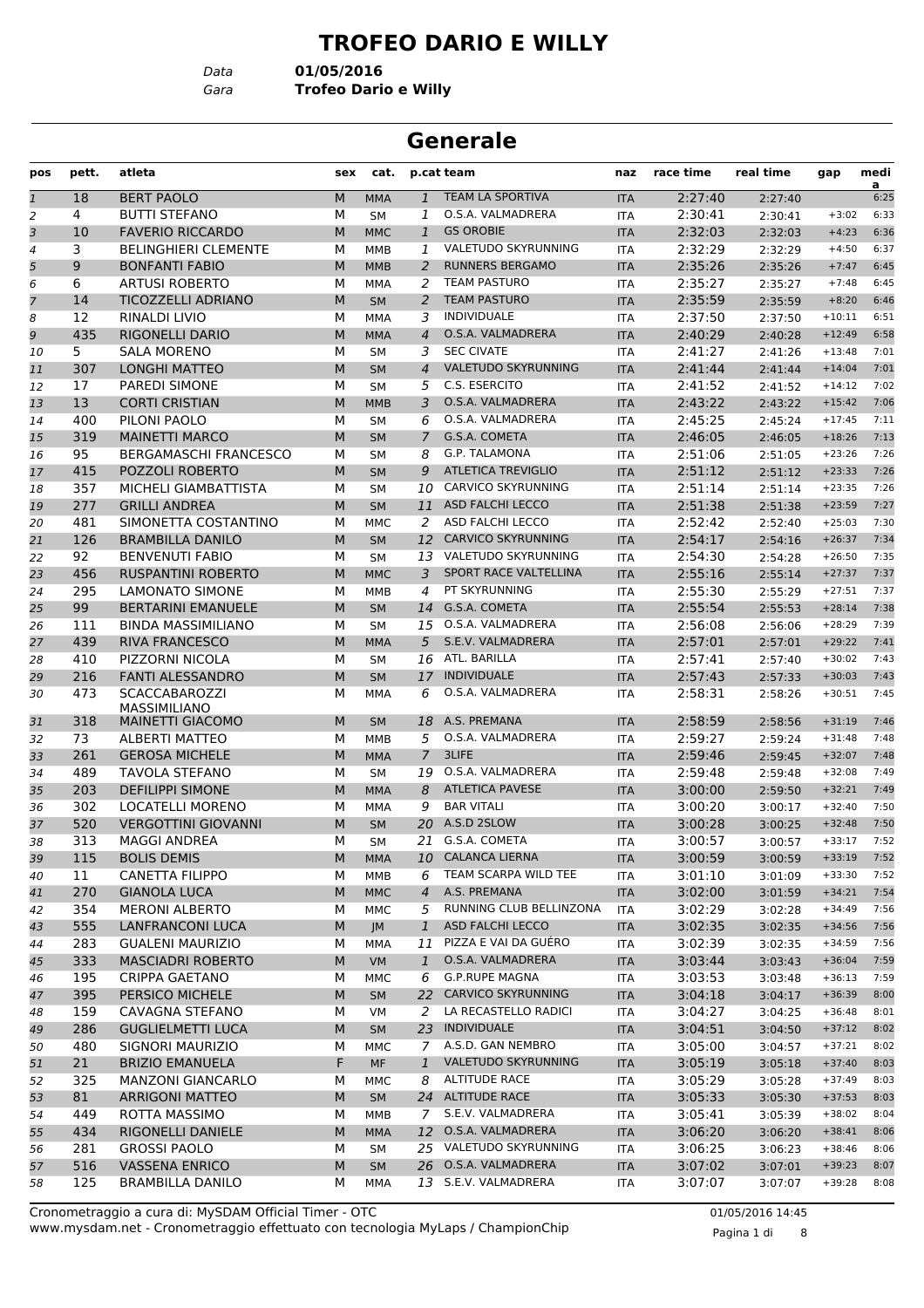| pos | pett. | atleta                      | sex | cat.        |                | p.cat team                    | naz        | race time | real time | gap      | medi<br>a |
|-----|-------|-----------------------------|-----|-------------|----------------|-------------------------------|------------|-----------|-----------|----------|-----------|
| 59  | 278   | <b>GRITTI FABRIZIO</b>      | M   | <b>VM</b>   | 3              | O.S.A. VALMADRERA             | <b>ITA</b> | 3:07:12   | 3:07:09   | $+39:32$ | 8:08      |
| 60  | 497   | <b>TOCCHETTI LUCA</b>       | М   | <b>MMB</b>  | 8              | <b>SEC CIVATE</b>             | <b>ITA</b> | 3:07:18   | 3:07:16   | $+39:39$ | 8:08      |
| 61  | 366   | <b>MONTI FLORIANO</b>       | M   | <b>MMB</b>  | 9              | VALETUDO SKYRUNNING           | <b>ITA</b> | 3:07:47   | 3:07:46   | $+40:07$ | 8:09      |
| 62  | 183   | <b>COPELLI MASSIMILIANO</b> | M   | <b>MMB</b>  | 10             | <b>ATLETICA BARILLA</b>       | <b>ITA</b> | 3:08:10   | 3:08:09   | $+40:31$ | 8:10      |
| 63  | 228   | <b>FEUDO CRISTIAN</b>       | M   | <b>MMC</b>  | 9              | <b>KINOMANA</b>               | <b>ITA</b> | 3:08:11   | 3:08:10   | $+40:32$ | 8:10      |
| 64  | 409   | PIZZOLATO MANUEL            | M   | <b>SM</b>   | 27             | <b>EVOLUTION SPORT TEAM</b>   | <b>ITA</b> | 3:08:15   | 3:08:12   | $+40:36$ | 8:10      |
| 65  | 266   | <b>GHISLANZONI RICCARDO</b> | M   | <b>MMA</b>  | 14             | <b>ASD FALCHI LECCO</b>       | <b>ITA</b> | 3:08:18   | 3:08:09   | $+40:39$ | 8:10      |
| 66  | 292   | KASTENBERG GERRIT JAN       | М   | <b>SM</b>   | 28             | SEVEN CHILLS RUNNING TEAM     | <b>ITA</b> | 3:08:23   | 3:08:23   | $+40:44$ | 8:11      |
| 67  | 128   | <b>BRAMBILLA MASSIMO</b>    | M   | VM          | $\overline{4}$ | <b>CARVICO SKYRUNNING</b>     | <b>ITA</b> | 3:08:29   | 3:08:23   | $+40:50$ | 8:11      |
| 68  | 77    | <b>ALOUA' VALENTINO</b>     | M   | <b>MMB</b>  | 11             | <b>INDIVIDUALE</b>            | <b>ITA</b> | 3:08:29   | 3:08:26   | $+40:50$ | 8:11      |
| 69  | 100   | <b>BERTI GABRIELE</b>       | M   | <b>SM</b>   | 29             | <b>HAPPY RUNNER CLUB</b>      | <b>ITA</b> | 3:08:57   | 3:08:50   | $+41:18$ | 8:12      |
| 70  | 303   | <b>LOMBARDINI LUCA</b>      | М   | MMB         | 12             | O.S.A. VALMADRERA             | <b>ITA</b> | 3:09:03   | 3:08:55   | $+41:23$ | 8:12      |
| 71  | 348   | <b>MEOLI ANDREA</b>         | M   | <b>MMB</b>  | 13             | <b>EVOLUTION SPORT TEAM</b>   | <b>ITA</b> | 3:09:29   | 3:09:26   | $+41:49$ | 8:14      |
| 72  | 83    | <b>BALBIANI OSCAR</b>       | M   | <b>MMC</b>  | 10             | S.E.V. VALMADRERA             | <b>ITA</b> | 3:10:10   | 3:10:08   | $+42:30$ | 8:15      |
| 73  | 353   | <b>MERLO FRANCESCO</b>      | M   | <b>SM</b>   | 30             | O.S.A. VALMADRERA             | <b>ITA</b> | 3:11:22   | 3:11:12   | $+43:42$ | 8:18      |
| 74  | 350   | <b>MERELLI GABRIELE</b>     | M   | <b>SM</b>   | 31             | <b>CARVICO SKYRUNNING</b>     | <b>ITA</b> | 3:11:44   | 3:11:39   | $+44:05$ | 8:19      |
| 75  | 251   | <b>GALBUSERA ALESSANDRO</b> | M   | <b>MMC</b>  | 11             | O.S.A. VALMADRERA             | <b>ITA</b> | 3:12:02   | 3:11:59   | $+44:22$ | 8:20      |
| 76  | 124   | <b>BOTTA' MATTEO</b>        | М   | <b>MMC</b>  | 12             | TEAM VALTELLINA ASD           | <b>ITA</b> | 3:12:04   | 3:12:03   | $+44:25$ | 8:20      |
| 77  | 231   | <b>FINARDI CRISTIAN</b>     | M   | <b>MMB</b>  | 14             | <b>TEAM PASTURO</b>           | <b>ITA</b> | 3:12:05   | 3:12:05   | $+44:26$ | 8:21      |
| 78  | 306   | LONGHI GIACOMO              | M   | <b>SM</b>   | 32             | G.S.A. COMETA                 | <b>ITA</b> | 3:12:35   | 3:12:33   | $+44:55$ | 8:22      |
| 79  | 512   | <b>VALSECCHI GIAMPAOLO</b>  | M   | <b>VM</b>   | 5              | <b>GS AVIS OGGIONO</b>        | <b>ITA</b> | 3:12:55   | 3:12:54   | $+45:15$ | 8:23      |
| 80  | 309   | <b>LORELLO IVAN</b>         | M   | <b>MMA</b>  | 15             | NUOVA ATLETICA SAMVERGA       | <b>ITA</b> | 3:12:59   | 3:12:52   | $+45:20$ | 8:23      |
| 81  | 212   | <b>DRIZA DRITAN</b>         | M   | <b>SM</b>   | 33             | <b>INDIVIDUALE</b>            | <b>ITA</b> | 3:13:21   | 3:13:14   | $+45:41$ | 8:24      |
| 82  | 22    | <b>BRAMBILLA MARTINA</b>    | F   | IF          | 1              | <b>CARVICO SKYRUNNING</b>     | <b>ITA</b> | 3:13:27   | 3:13:23   | $+45:47$ | 8:24      |
| 83  | 334   | <b>MASCIADRI STEFANO</b>    | M   | <b>MMC</b>  | 13             | O.S.A. VALMADRERA             | <b>ITA</b> | 3:13:28   | 3:13:26   | $+45:49$ | 8:24      |
| 84  | 116   | <b>BOLIS DIEGO</b>          | М   | <b>SM</b>   | 34             | <b>EVOLUTION SPORT TEAM</b>   | <b>ITA</b> | 3:13:35   | 3:13:33   | $+45:56$ | 8:24      |
| 85  | 72    | <b>ALBERTI FRANCESCO</b>    | M   | <b>MMC</b>  | 14             | <b>OSG GUANZATE</b>           | <b>ITA</b> | 3:14:00   | 3:13:59   | $+46:20$ | 8:26      |
| 86  | 171   | <b>COLLI RUDY</b>           | M   | <b>MMB</b>  | 15             | TEAM VALTELLINA ASD           | <b>ITA</b> | 3:14:29   | 3:14:25   | $+46:50$ | 8:27      |
| 87  | 206   | <b>DELL'ORO ANDREA</b>      | M   | <b>SM</b>   | 35             | <b>INDIVIDUALE</b>            | <b>ITA</b> | 3:14:50   | 3:14:45   | $+47:11$ | 8:28      |
| 88  | 23    | <b>BENEDETTI DEBORA</b>     | F   | MF          | 2              | <b>TEAM PASTURO</b>           | <b>ITA</b> | 3:14:51   | 3:14:51   | $+47:12$ | 8:28      |
| 89  | 316   | <b>MAGNI JARNO</b>          | M   | <b>SM</b>   | 36             | <b>VALSASSINA TRAIL TEAM</b>  | <b>ITA</b> | 3:14:51   | 3:14:50   | $+47:12$ | 8:28      |
| 90  | 331   | <b>MARVEGGIO FABRIZIO</b>   | M   | <b>MMC</b>  | 15             | <b>TEAM OTC</b>               | <b>ITA</b> | 3:14:54   | 3:14:49   | $+47:14$ | 8:28      |
| 91  | 257   | <b>GEROSA ANGELO</b>        | M   | <b>VM</b>   | 6              | <b>TEAM PASTURO</b>           | <b>ITA</b> | 3:14:57   | 3:14:57   | $+47:17$ | 8:28      |
| 92  | 53    | <b>RUSCONI FRANCESCA</b>    | F   | <b>SF</b>   | 1              | G.S.A. COMETA                 | <b>ITA</b> | 3:15:04   | 3:15:04   | $+47:25$ | 8:28      |
| 93  | 254   | <b>GALLI CLAUDIO</b>        | M   | <b>MMA</b>  | 16             | <b>I BOCIA VERANO BRIANZA</b> | <b>ITA</b> | 3:15:09   | 3:14:58   | $+47:29$ | 8:28      |
| 94  | 404   | PIROVANO PAOLO              | М   | <b>MMC</b>  | 16             | INDIVIDUALE                   | <b>ITA</b> | 3:15:18   | 3:15:15   | $+47:38$ | 8:29      |
| 95  | 304   | <b>LONGHI DAVIDE</b>        | M   | <b>MMC</b>  | 17             | O.S.A. VALMADRERA             | <b>ITA</b> | 3:15:24   | 3:15:22   | $+47:45$ | 8:29      |
| 96  | 224   | <b>FERRARIO DANIELE</b>     | М   | MMB         | 16             | AC PAGNANO                    | <b>ITA</b> | 3:15:27   | 3:15:19   | $+47:47$ | 8:29      |
| 97  | 197   | <b>CURIONI ROBERTO</b>      | M   | <b>VM</b>   | $\overline{7}$ | O.S.A. VALMADRERA             | <b>ITA</b> | 3:16:31   | 3:16:31   | $+48:52$ | 8:32      |
| 98  | 362   | MILESI GIORGIO              | М   | VM          | 8              | O.S.A. VALMADRERA             | ITA        | 3:16:34   | 3:16:33   | $+48:55$ | 8:32      |
| 99  | 217   | <b>FANTI MASSIMO</b>        | M   | <b>SM</b>   | 37             | <b>INDIVIDUALE</b>            | <b>ITA</b> | 3:17:05   | 3:16:55   | $+49:26$ | 8:33      |
| 100 | 455   | <b>RUSCONI MARCO</b>        | М   | JМ          | 2              | O.S.A. VALMADRERA             | <b>ITA</b> | 3:17:21   | 3:17:14   | $+49:42$ | 8:34      |
| 101 | 26    | <b>ACQUISTAPACE MONIA</b>   | F   | MF          | 3              | SPORT RACE VALTELLINA         | <b>ITA</b> | 3:17:56   | 3:17:54   | $+50:17$ | 8:36      |
| 102 | 86    | <b>BARONI ANTONIO</b>       | М   | <b>O60M</b> | 1              | VALETUDO SKYRUNNING           | ITA        | 3:18:12   | 3:18:10   | $+50:33$ | 8:36      |
| 103 | 243   | <b>FRIGERIO EMANUELE</b>    | M   | <b>SM</b>   | 38             | O.S.A. VALMADRERA             | <b>ITA</b> | 3:18:35   | 3:18:32   | $+50:55$ | 8:37      |
| 104 | 437   | RIPAMONTI TIZIANO           | М   | <b>SM</b>   |                | 39 TEAM PASTURO               | ITA        | 3:18:38   | 3:18:38   | $+50:59$ | 8:38      |
| 105 | 242   | <b>FRIGENI CESARE</b>       | M   | <b>MMA</b>  |                | 17 CARVICO SKYRUNNING         | <b>ITA</b> | 3:19:06   | 3:19:03   | $+51:26$ | 8:39      |
| 106 | 396   | PESENTI GIACOMO             | М   | <b>VM</b>   | 9              | ASD FO' DI PE                 | ITA        | 3:19:08   | 3:19:06   | $+51:29$ | 8:39      |
| 107 | 355   | MERONI MASSIMILIANO         | M   | <b>MMA</b>  |                | 18 SEC CIVATE                 | <b>ITA</b> | 3:19:16   | 3:19:08   | $+51:37$ | 8:39      |
| 108 | 51    | ROTA DANIELA                | F   | SF          | 2              | INDIVIDUALE                   | <b>ITA</b> | 3:19:17   | 3:19:16   | $+51:38$ | 8:39      |
| 109 | 174   | <b>COLOMBO ALBERTO</b>      | M   | <b>MMC</b>  | 18             | <b>INDIVIDUALE</b>            | <b>ITA</b> | 3:19:50   | 3:19:46   | $+52:10$ | 8:41      |
| 110 | 113   | <b>BOFFELLI FABIO</b>       | М   | <b>SM</b>   | 40             | O.S.A. VALMADRERA             | ITA        | 3:20:05   | 3:20:03   | $+52:25$ | 8:41      |
| 111 | 312   | MAFFIULETTI FEDERICO        | M   | <b>VM</b>   |                | 10 ALTITUDE RACE              | <b>ITA</b> | 3:20:16   | 3:20:14   | $+52:37$ | 8:42      |
| 112 | 419   | PROSERPIO CARLO             | М   | MMB         |                | 17 INDIVIDUALE                | ITA        | 3:20:19   | 3:20:11   | $+52:40$ | 8:42      |
| 113 | 530   | <b>VITALI OLIVIERO</b>      | M   | SM          |                | 41 ARIES COMO ATHLETIC TEAM   | <b>ITA</b> | 3:20:22   | 3:20:20   | $+52:43$ | 8:42      |
| 114 | 466   | SAMA' RICCARDO              | М   | MMA         |                | 19 O.S.A. VALMADRERA          | ITA        | 3:20:45   | 3:20:42   | $+53:06$ | 8:43      |
| 115 | 102   | <b>BERTOLDINI GIOVANNI</b>  | M   | <b>VM</b>   |                | 11 A.S. PREMANA               | <b>ITA</b> | 3:21:05   | 3:20:59   | $+53:26$ | 8:44      |
| 116 | 211   | DOZIO MAURO                 | М   | <b>MMC</b>  |                | 19 O.S.A. VALMADRERA          | ITA        | 3:21:17   | 3:21:07   | $+53:38$ | 8:44      |
| 117 | 142   | <b>CANALI GIUSEPPE</b>      | M   | <b>MMA</b>  |                | 20 S.E.V. VALMADRERA          | <b>ITA</b> | 3:21:58   | 3:21:50   | $+54:19$ | 8:46      |
| 118 | 310   | <b>MACONI MASSIMO</b>       | М   | <b>MMC</b>  |                | 20 BAR VITALI                 | <b>ITA</b> | 3:21:58   | 3:21:55   | $+54:19$ | 8:46      |
| 119 | 339   | MAZZOLENI COSTANTINO        | M   | <b>MMB</b>  |                | 18 CARVICO SKYRUNNING         | <b>ITA</b> | 3:22:17   | 3:22:13   | $+54:38$ | 8:47      |
| 120 | 271   | <b>GIANOLA MATTEO</b>       | м   | JM          |                | 3 A.S. PREMANA                | <b>ITA</b> | 3:22:18   | 3:22:17   | $+54:38$ | 8:47      |
| 121 | 103   | <b>BERTOLDINI TADDEO</b>    | M   | <b>SM</b>   |                | 42 ASD FALCHI LECCO           | <b>ITA</b> | 3:22:19   | 3:22:11   | $+54:39$ | 8:47      |
| 122 | 74    | ALDEGHI DANIELE             | М   | MMC         | 21             | S.E.V. VALMADRERA             | ITA        | 3:23:06   | 3:22:58   | $+55:27$ | 8:49      |

www.mysdam.net - Cronometraggio effettuato con tecnologia MyLaps / ChampionChip Cronometraggio a cura di: MySDAM Official Timer - OTC 01/05/2016 14:45

Pagina 2 di 8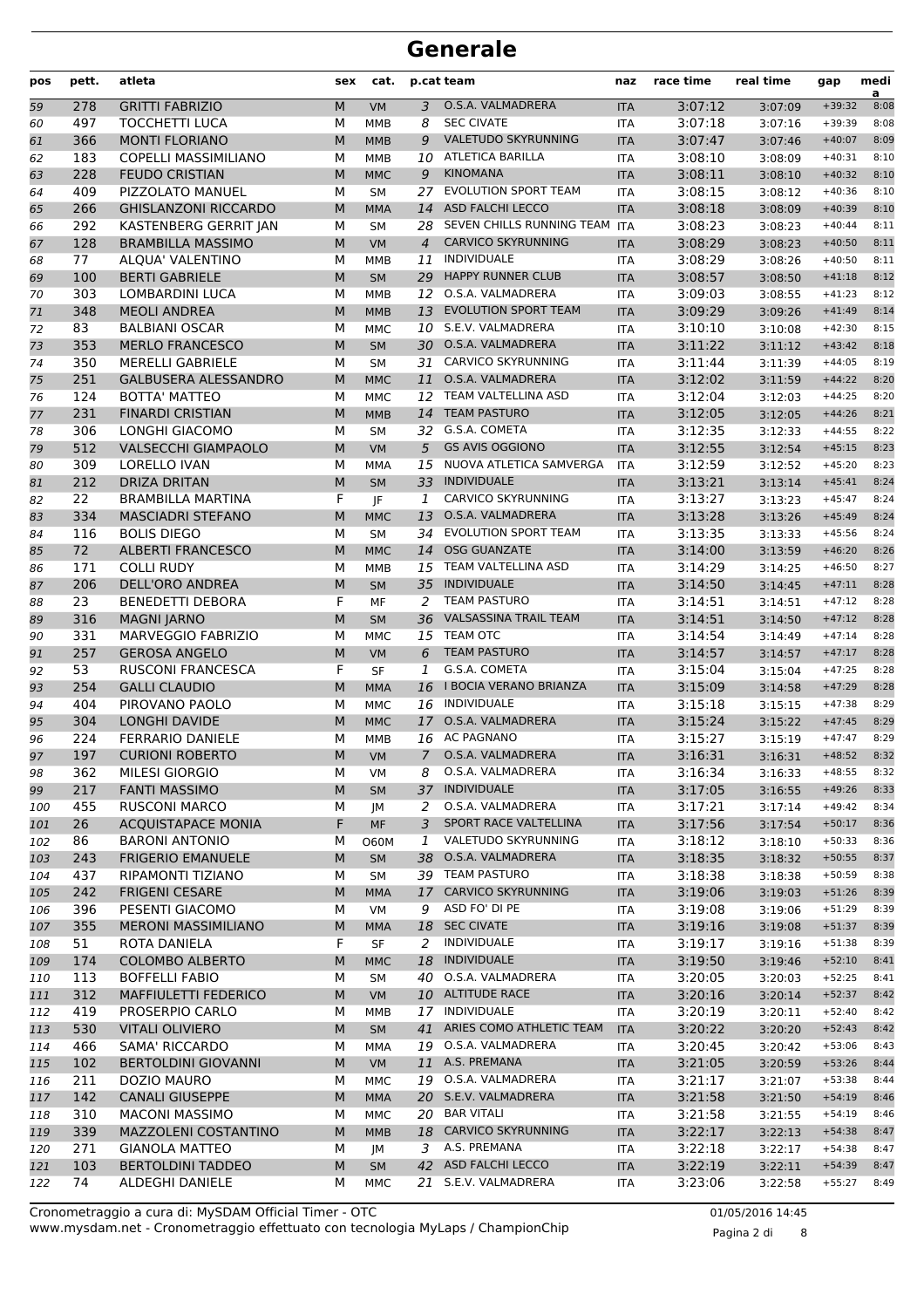| pos        | pett.      | atleta                                               | sex    | cat.                    |                 | p.cat team                                                | naz                      | race time          | real time                                  | gap                  | medi<br>a    |
|------------|------------|------------------------------------------------------|--------|-------------------------|-----------------|-----------------------------------------------------------|--------------------------|--------------------|--------------------------------------------|----------------------|--------------|
| 123        | 472        | <b>SARDANO MARCO</b>                                 | M      | <b>MMB</b>              |                 | 19 SWISSTRIATHLON                                         | <b>ITA</b>               | 3:23:40            | 3:23:27                                    | $+56:00$             | 8:50         |
| 124        | 157        | <b>CATTANEO ANDREA</b>                               | М      | <b>SM</b>               | 43              | UL PICOZZON                                               | <b>ITA</b>               | 3:23:43            | 3:23:28                                    | $+56:04$             | 8:50         |
| 125        | 247        | <b>FUMAGALLI MASSIMILIANO</b>                        | M      | <b>MMA</b>              | 21              | S.E.V. VALMADRERA                                         | <b>ITA</b>               | 3:23:46            | 3:23:40                                    | $+56:07$             | 8:51         |
| 126        | 321        | <b>MAINO ROBERTO</b>                                 | М      | <b>MMA</b>              | 22              | 3LIFE                                                     | <b>ITA</b>               | 3:23:59            | 3:23:51                                    | $+56:19$             | 8:51         |
| 127        | 210        | <b>DOZIO LUIGI</b>                                   | M      | <b>MMC</b>              | 22              | O.S.A. VALMADRERA                                         | <b>ITA</b>               | 3:24:08            | 3:24:06                                    | $+56:28$             | 8:52         |
| 128        | 139        | <b>BUTTI RENATO</b>                                  | М      | <b>O60M</b>             | 2               | O.S.A. VALMADRERA                                         | <b>ITA</b>               | 3:24:21            | 3:24:14                                    | $+56:42$             | 8:52         |
| 129        | 351        | <b>MERLA LUCA</b>                                    | M      | <b>MMB</b>              | 20              | <b>TEAM EUROZETA</b><br><b>ESINO TRAIL</b>                | <b>ITA</b>               | 3:24:37            | 3:24:35                                    | $+56:57$             | 8:53         |
| 130        | 524<br>172 | <b>VIGLIENGHI FEDERICO</b><br><b>COLOMBINI DEVIS</b> | М      | JM                      | 4               | <b>TEAM VALTELLINA ASD</b>                                | <b>ITA</b>               | 3:24:44<br>3:24:45 | 3:24:32                                    | $+57:04$             | 8:53<br>8:54 |
| 131<br>132 | 38         | <b>FRACASSI FRANCESCA</b>                            | M<br>F | <b>MMB</b><br>SF        | 21<br>3         | ROAD RUNNERS CLUB MILANO                                  | <b>ITA</b><br><b>ITA</b> | 3:24:51            | 3:24:44<br>3:24:47                         | $+57:05$<br>$+57:11$ | 8:54         |
| 133        | 457        | <b>SACCHI MARCO</b>                                  | M      | <b>MMB</b>              | 22              | O.S.A. VALMADRERA                                         | <b>ITA</b>               | 3:24:54            | 3:24:50                                    | $+57:15$             | 8:54         |
| 134        | 156        | <b>CASTELNOVO SIMONE</b>                             | М      | <b>SM</b>               | 44              | <b>GER RANCIO</b>                                         | ITA                      | 3:25:04            | 3:24:55                                    | $+57:24$             | 8:54         |
| 135        | 232        | <b>FIORDI PIERO CARLO</b>                            | M      | <b>O60M</b>             | 3               | AMICI DELLO SPORT BRIOSCO                                 | <b>ITA</b>               | 3:25:11            | 3:25:09                                    | $+57:32$             | 8:55         |
| 136        | 540        | <b>ANGHINETTI MATTEO</b>                             | М      | <b>MMA</b>              | 23              | UISP COMITATO DI PARMA                                    | <b>ITA</b>               | 3:25:14            | 3:25:14                                    | $+57:35$             | 8:55         |
| 137        | 423        | <b>RATTI FABIO</b>                                   | M      | <b>MMA</b>              | 24              | <b>GSO BALLABIO</b>                                       | <b>ITA</b>               | 3:25:15            | 3:25:06                                    | $+57:36$             | 8:55         |
| 138        | 49         | RAPEZZI SARA                                         | F      | <b>SF</b>               | 4               | O.S.A. VALMADRERA                                         | <b>ITA</b>               | 3:25:31            | 3:25:30                                    | $+57:52$             | 8:56         |
| 139        | 184        | <b>COPES FABIO</b>                                   | M      | <b>MMB</b>              | 23              | G.S.A. COMETA                                             | <b>ITA</b>               | 3:25:39            | 3:25:38                                    | $+57:59$             | 8:56         |
| 140        | 135        | BURZACOVSCHI VLADISLAV                               | М      | <b>SM</b>               | 45              | CARVICO SKYRUNNING                                        | <b>ITA</b>               | 3:25:49            | 3:25:38                                    | $+58:09$             | 8:56         |
| 141        | 518        | <b>VENINI ROMANO</b>                                 | M      | <b>VM</b>               | 12 <sup>7</sup> | O.S.A. VALMADRERA                                         | <b>ITA</b>               | 3:25:58            | 3:25:52                                    | $+58:19$             | 8:57         |
| 142        | 75         | <b>ALEGI ORESTE</b>                                  | М      | MMA                     | 25              | 3LIFE                                                     | ITA                      | 3:26:05            | 3:25:56                                    | $+58:26$             | 8:57         |
| 143        | 447        | <b>ROTA GIOVANNI</b>                                 | M      | <b>VM</b>               | 13              | <b>INDIVIDUALE</b>                                        | <b>ITA</b>               | 3:26:29            | 3:26:25                                    | $+58:50$             | 8:58         |
| 144        | 328        | <b>MARCHETTI ANTONELLO</b>                           | М      | VM                      | 14              | S.E.V. VALMADRERA                                         | <b>ITA</b>               | 3:26:37            | 3:26:29                                    | $+58:57$             | 8:58         |
| 145        | 420        | <b>QUARTI MARCO MAURO</b>                            | M      | <b>VM</b>               | 15              | <b>VALETUDO SKYRUNNING</b>                                | <b>ITA</b>               | 3:26:46            | 3:26:33                                    | $+59:07$             | 8:58         |
| 146        | 240<br>471 | <b>FOTI AURELIO</b><br><b>SANTAMBROGIO LUCA</b>      | М      | <b>MMA</b>              |                 | 26 AS CANTURINA POL. S.MARCO<br>24 I BOCIA VERANO BRIANZA | <b>ITA</b>               | 3:27:01<br>3:27:12 | 3:26:49                                    | $+59:22$<br>$+59:33$ | 8:59<br>8:59 |
| 147<br>148 | 201        | <b>DE CAPITANI SERGIO</b>                            | M<br>М | <b>MMB</b><br><b>VM</b> |                 | 16 GS AVIS OGGIONO                                        | <b>ITA</b><br>ITA        | 3:27:22            | 3:27:00<br>3:27:18                         | $+59:43$             | 9:00         |
| 149        | 398        | PIETRELLA MARCO                                      | M      | <b>MMB</b>              | 25              | <b>IMMOBILIARE ZIO MAO</b>                                | <b>ITA</b>               | 3:27:23            | 3:27:12                                    | $+59:43$             | 9:00         |
| 150        | 87         | <b>BARUFFI FABRIZIO</b>                              | М      | VM                      | 17              | <b>2002 MARATHON CLUB</b>                                 | <b>ITA</b>               | 3:27:34            | 3:27:19                                    | $+59:55$             | 9:00         |
| 151        | 360        | MILANI ALESSANDRO                                    | M      | <b>MMB</b>              | 26              | <b>EVOLUTION SPORT TEAM</b>                               | <b>ITA</b>               | 3:27:37            | 3:27:36                                    | $+59:58$             | 9:01         |
| 152        | 488        | <b>TARABINI SALVATORE</b>                            | М      | <b>O60M</b>             | 4               | SPORT RACE VALTELLINA                                     | <b>ITA</b>               | 3:27:46            | 3:27:46                                    | $+1:00:07$           | 9:01         |
| 153        | 476        | <b>SELVA IVAN</b>                                    | M      | <b>MMC</b>              | 23              | <b>INDIVIDUALE</b>                                        | <b>ITA</b>               | 3:27:51            | 3:27:48                                    | $+1:00:12$           | 9:02         |
| 154        | 25         | PENSA PATRIZIA                                       | F      | MF                      | $\overline{4}$  | TEAM TECNICA/ POLISPORTIVA ITA                            |                          | 3:28:06            | 3:27:56                                    | $+1:00:26$           | 9:02         |
| 155        | 127        | <b>BRAMBILLA MASSIMO</b>                             | M      | <b>VM</b>               | 18              | S.E.V. VALMADRERA                                         | <b>ITA</b>               | 3:28:07            | 3:28:00                                    | $+1:00:27$           | 9:02         |
| 156        | 463        | <b>SALVI WALTER</b>                                  | М      | MMA                     | 27              | <b>INDIVIDUALE</b>                                        | <b>ITA</b>               | 3:28:22            | 3:28:19                                    | $+1:00:42$           | 9:03         |
| 157        | 403        | PIROVANO LORENZO                                     | M      | <b>MMB</b>              | 27              | <b>INDIVIDUALE</b>                                        | <b>ITA</b>               | 3:28:27            | 3:28:25                                    | $+1:00:47$           | 9:03         |
| 158        | 390        | PARUSCIO NICOLO                                      | М      | <b>SM</b>               | 46              | PT SKYRUNNIG                                              | <b>ITA</b>               | 3:28:56            | $3:28:41$ +1:01:16                         |                      | 9:04         |
| 159        | 145        | <b>CAPRARI SIMONE</b>                                | M      | <b>MMB</b>              | 28              | <b>2002 MARATHON CLUB</b>                                 | <b>ITA</b>               | 3:29:03            | 3:28:49                                    | $+1:01:24$           | 9:04         |
| 160        | 250        | <b>GALBIATI MARCO</b>                                | М      | VM                      | 19              | <b>G.P. GAMBER DE CUNCURES</b>                            | ITA                      | 3:29:04            | 3:28:59                                    | $+1:01:24$           | 9:05         |
| 161        | 226        | <b>FERRI UMBERTO</b><br><b>NEGRI PIERO</b>           | M      | <b>MMC</b>              | 24              | <b>GS AVIS OGGIONO</b><br>20 VALETUDO SKYRUNNING          | <b>ITA</b>               | 3:29:05            | $3:28:59$ +1:01:25                         |                      | 9:05         |
| 162<br>163 | 376<br>78  | <b>ANDREOTTI ROBERTO</b>                             | М<br>M | VM<br>VM                |                 | 21 G.P.L. GALBIATE                                        | ITA<br><b>ITA</b>        | 3:29:41<br>3:30:04 | $3:29:32 + 1:02:01$<br>$3:30:00 + 1:02:24$ |                      | 9:06<br>9:07 |
| 164        | 440        | ROBAZZA SERGIO                                       | М      | MMB                     |                 | 29 POLISPORTIVA TEAM BRIANZA ITA                          |                          | 3:30:36            | $3:30:25$ +1:02:57                         |                      | 9:08         |
| 165        | 474        | SECCHI CAMILLO                                       | M      | <b>MMC</b>              |                 | 25 RUNCARD                                                | <b>ITA</b>               | 3:30:37            | $3:30:31 + 1:02:58$                        |                      | 9:09         |
| 166        | 162        | CAZZANIGA PAOLO                                      | М      | MMA                     |                 | 28 INDIVIDUALE                                            | ITA                      | 3:30:48            | $3:30:44$ +1:03:08                         |                      | 9:09         |
| 167        | 315        | <b>MAGGIONI GIANLUCA</b>                             | M      | <b>MMC</b>              |                 | 26 ASD FALCHI LECCO                                       | <b>ITA</b>               | 3:30:51            | $3:30:41$ +1:03:12                         |                      | 9:09         |
| 168        | 48         | RAPEZZI FABIANA                                      | F      | SF                      | 5               | O.S.A. VALMADRERA                                         | ITA                      | 3:31:28            | 3:31:23                                    | $+1:03:48$           | 9:11         |
| 169        | 185        | <b>CORDONI STEFANO</b>                               | M      | <b>MMC</b>              |                 | 27 I BOCIA VERANO BRIANZA                                 | <b>ITA</b>               | 3:31:31            | $3:31:18$ +1:03:51                         |                      | 9:11         |
| 170        | 359        | MICHELI UMBERTO                                      | М      | MMB                     |                 | 30 INDIVIDUALE                                            | <b>ITA</b>               | 3:32:05            | $3:31:59$ +1:04:26                         |                      | 9:12         |
| 171        | 504        | <b>TREZZI STEFANO</b>                                | M      | <b>MMA</b>              |                 | 29 MARATHON CLUB LIVIGNO                                  | <b>ITA</b>               | 3:32:05            | $3:32:01$ +1:04:26                         |                      | 9:13         |
| 172        | 148        | <b>CARRARO GIANNI</b>                                | М      | MMB                     |                 | 31 POLISPORTIVA                                           | ITA                      | 3:32:07            | $3:32:07$ +1:04:28                         |                      | 9:13         |
| 173        | 327        | <b>MARANGONI DAVIDE</b>                              | M      | <b>MMC</b>              |                 | 28 AMATORI LECCO                                          | <b>ITA</b>               | 3:32:17            | $3:32:15$ +1:04:38                         |                      | 9:13         |
| 174        | 255        | <b>GATTINONI MAURO</b>                               | М      | MMA                     |                 | 30 CAI STRADA STORTA                                      | ITA                      | 3:32:19            | 3:32:10                                    | $+1:04:39$           | 9:13         |
| 175        | 490        | <b>TEGIACCHI CARLO</b>                               | M      | <b>MMC</b>              |                 | 29 O.S.A. VALMADRERA                                      | <b>ITA</b>               | 3:33:11            | $3:33:07$ +1:05:31                         |                      | 9:15         |
| 176        | 320        | <b>MAINETTI PIO</b>                                  | М      | <b>O60M</b>             | 5               | O.S.A. VALMADRERA                                         | ITA                      | 3:33:20            | $3:33:09$ +1:05:40                         |                      | 9:16         |
| 177<br>178 | 179<br>233 | COLOMBO OMAR<br><b>FIORELLI DIEGO</b>                | M<br>М | <b>MMB</b><br><b>SM</b> |                 | 32 INDIVIDUALE<br>47 O.S.A. VALMADRERA                    | <b>ITA</b><br><b>ITA</b> | 3:33:22<br>3:33:23 | $3:33:17$ +1:05:43<br>$3:33:10 + 1:05:44$  |                      | 9:16<br>9:16 |
| 179        | 379        | <b>NORIS MARIO</b>                                   | M      | <b>MMC</b>              |                 | 30 M5S                                                    | <b>ITA</b>               | 3:33:31            | $3:33:27$ +1:05:52                         |                      | 9:16         |
| 180        | 399        | PIFFARI FELICE                                       | М      | MMB                     |                 | 33 O.S.A. VALMADRERA                                      | ITA                      | 3:34:00            | 3:33:56                                    | $+1:06:20$           | 9:18         |
| 181        | 542        | <b>CARRARA ELIO</b>                                  | M      | VM                      |                 | 22 ATLETICA VALLE BREMBANA                                | <b>ITA</b>               | 3:34:10            | $3:34:00$ +1:06:31                         |                      | 9:18         |
| 182        | 393        | PEREGO ANDREA                                        | М      | MMB                     |                 | 34 AREND TEAM                                             | ITA                      | 3:34:11            | $3:34:01$ +1:06:31                         |                      | 9:18         |
| 183        | 153        | CASTAGNA MASSIMO                                     | M      | <b>MMC</b>              |                 | 31 INDIVIDUALE                                            | <b>ITA</b>               | 3:34:22            | $3:34:05$ +1:06:42                         |                      | 9:18         |
| 184        | 382        | <b>OLIVERO MICHELE</b>                               | М      | MMB                     |                 | 35 INDIVIDUALE                                            | <b>ITA</b>               | 3:34:27            | 3:34:24                                    | $+1:06:48$           | 9:19         |
| 185        | 213        | EPIS AGOSTINO                                        | M      | <b>MMB</b>              | 36              | <b>CARVICO SKYRUNNING</b>                                 | <b>ITA</b>               | 3:34:34            | $3:34:22$ +1:06:55                         |                      | 9:19         |
| 186        | 427        | REBESCHI ANDREA                                      | М      | MMA                     | 31              | INDIVIDUALE                                               | ITA                      | 3:34:39            | $3:34:27$ +1:06:59                         |                      | 9:19         |

www.mysdam.net - Cronometraggio effettuato con tecnologia MyLaps / ChampionChip Cronometraggio a cura di: MySDAM Official Timer - OTC 01/05/2016 14:45

Pagina 3 di 8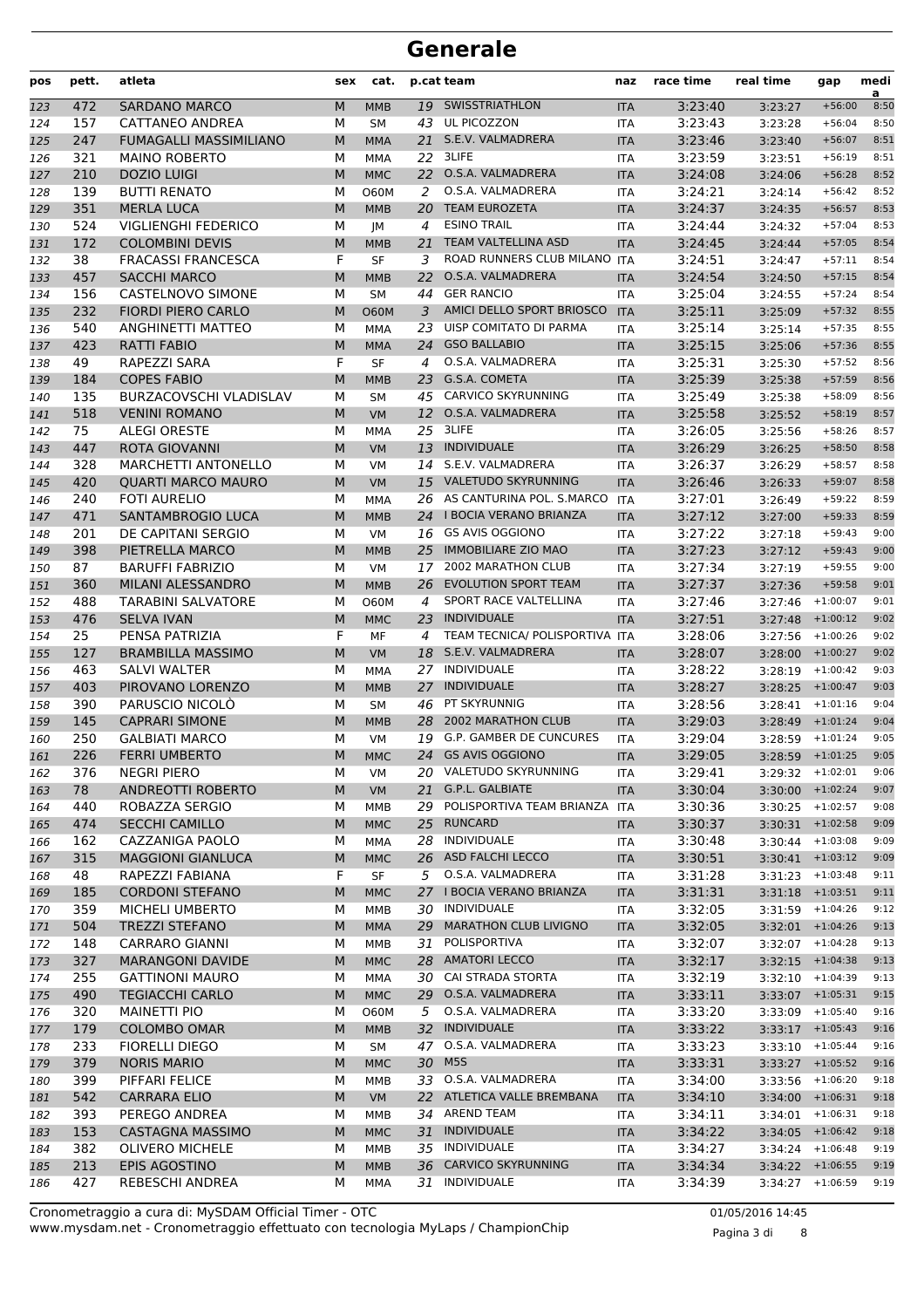| pos        | pett.      | atleta                                         | sex    | cat.                     |                | p.cat team                                          | naz                      | race time          | real time                     | gap                | medi<br>a    |
|------------|------------|------------------------------------------------|--------|--------------------------|----------------|-----------------------------------------------------|--------------------------|--------------------|-------------------------------|--------------------|--------------|
| 187        | 46         | POLETTI MARIA                                  | F      | <b>MF</b>                | 5              | O.S.A. VALMADRERA                                   | <b>ITA</b>               | 3:34:47            | 3:34:40                       | $+1:07:07$         | 9:19         |
| 188        | 258        | <b>GEROSA AUGUSTO</b>                          | М      | <b>VM</b>                | 23             | O.S.A. VALMADRERA                                   | <b>ITA</b>               | 3:34:49            | 3:34:46                       | $+1:07:09$         | 9:20         |
| 189        | 349        | MEREGALLI STEFANO                              | M      | <b>MMA</b>               |                | 32 G.S.A. COMETA                                    | <b>ITA</b>               | 3:35:35            |                               | $3:35:29$ +1:07:56 | 9:22         |
| 190        | 326        | <b>MAPELLI DANIELE</b>                         | M      | MMC                      | 32             | <b>SEC CIVATE</b>                                   | <b>ITA</b>               | 3:35:36            | 3:35:28                       | $+1:07:57$         | 9:22         |
| 191        | 138        | <b>BUTTI JACOPO</b>                            | M      | <b>SM</b>                | 48             | AGONISTICA VALSASSINA                               | <b>ITA</b>               | 3:36:05            | 3:36:05                       | $+1:08:26$         | 9:23         |
| 192        | 43         | <b>NOSEDA MARTA</b>                            | F      | <b>SF</b>                | 6              | G.S.A. COMETA                                       | <b>ITA</b>               | 3:36:19            | $3:36:17$ +1:08:40            |                    | 9:24         |
| 193        | 446        | <b>ROTA FABIO</b>                              | M      | <b>MMA</b>               | 33             | <b>INDIVIDUALE</b>                                  | <b>ITA</b>               | 3:36:35            | $3:36:32$ +1:08:56            |                    | 9:24         |
| 194        | 507        | VALAGUSSA ALESSANDRO                           | M      | <b>MMA</b>               |                | 34 SEC CIVATE                                       | <b>ITA</b>               | 3:37:07            | $3:36:48$ +1:09:27            |                    | 9:25         |
| 195        | 324        | <b>MANGILI STEFANO</b>                         | M      | <b>MMA</b>               |                | 35 ASD FO' DI PE<br><b>GS AVIS OGGIONO</b>          | <b>ITA</b>               | 3:37:22            | $3:37:17$ +1:09:42            | $+1:09:44$         | 9:26<br>9:26 |
| 196        | 236        | <b>FLAUTO VINCENZO</b><br><b>COLOMBO PAOLO</b> | М<br>M | <b>MMC</b>               | 33<br>37       | <b>TEAM PASTURO</b>                                 | <b>ITA</b>               | 3:37:24<br>3:37:24 | 3:37:12                       |                    | 9:26         |
| 197<br>198 | 180<br>485 | <b>SPREAFICO MICHELE</b>                       | М      | <b>MMB</b><br><b>MMB</b> | 38             | <b>INDIDUALE</b>                                    | <b>ITA</b><br><b>ITA</b> | 3:37:24            | $3:37:12$ +1:09:44<br>3:37:21 | $+1:09:45$         | 9:26         |
| 199        | 361        | <b>MILANI GIOVANNI</b>                         | M      | <b>MMC</b>               | 34             | <b>GS MONTESTELLA</b>                               | <b>ITA</b>               | 3:37:37            | 3:37:36                       | $+1:09:58$         | 9:27         |
| 200        | 71         | <b>ACQUISTAPACE ALFREDO</b>                    | M      | <b>MMC</b>               |                | 35 VALETUDO SKYRUNNING                              | <b>ITA</b>               | 3:37:37            | $3:37:35$ +1:09:58            |                    | 9:27         |
| 201        | 429        | <b>REDAELLI STEFANO</b>                        | M      | <b>SM</b>                | 49             | <b>CARVICO SKYRUNNING</b>                           | <b>ITA</b>               | 3:37:46            | $3:37:37$ +1:10:07            |                    | 9:27         |
| 202        | 523        | <b>VIGANO' FABIO</b>                           | М      | VM                       | 24             | <b>GS TORREVILLA</b>                                | <b>ITA</b>               | 3:38:18            | 3:38:10                       | $+1:10:38$         | 9:29         |
| 203        | 479        | SIGISMONDI MAURIZIO                            | M      | <b>MMB</b>               | 39             | ASD FO' DI PE                                       | <b>ITA</b>               | 3:39:41            | $3:39:38$ +1:12:01            |                    | 9:32         |
| 204        | 371        | <b>MOTTOLINI DIEGO</b>                         | М      | MMB                      | 40             | <b>GP SANTI NUOVA OLONIO</b>                        | <b>ITA</b>               | 3:39:41            | $3:39:27$ +1:12:02            |                    | 9:32         |
| 205        | 545        | <b>GILARDONI ALESSANDRO</b>                    | M      | <b>VM</b>                |                | 25 I RUN FOR THE CURE                               | <b>ITA</b>               | 3:39:42            | 3:39:39                       | $+1:12:03$         | 9:32         |
| 206        | 294        | <b>LAFRANCONI MICHELE</b>                      | М      | <b>SM</b>                |                | 50 INDIVIDUALE                                      | <b>ITA</b>               | 3:39:55            |                               | $3:39:49$ +1:12:16 | 9:33         |
| 207        | 276        | <b>GREGORI JACOPO</b>                          | M      | <b>SM</b>                | 51             | O.S.A. VALMADRERA                                   | <b>ITA</b>               | 3:39:56            | $3:39:52$ +1:12:16            |                    | 9:33         |
| 208        | 89         | <b>BEDETTI UMBERTO</b>                         | М      | <b>MMC</b>               | 36             | INDIVIDUALE                                         | <b>ITA</b>               | 3:40:06            | 3:40:00                       | $+1:12:26$         | 9:33         |
| 209        | 526        | <b>VILLA RICCARDO</b>                          | M      | <b>VM</b>                | 26             | O.S.A. VALMADRERA                                   | <b>ITA</b>               | 3:40:25            | $3:40:17$ +1:12:46            |                    | 9:34         |
| 210        | 215        | <b>FALZEI PIERO ANTONIO</b>                    | М      | <b>VM</b>                | 27             | <b>GS AVIS OGGIONO</b>                              | <b>ITA</b>               | 3:41:15            | 3:41:08                       | $+1:13:35$         | 9:36         |
| 211        | 458        | <b>SACCHI MASSIMO</b>                          | M      | <b>MMC</b>               |                | 37 A.S.D. EVOLUTION                                 | <b>ITA</b>               | 3:41:15            | 3:41:10                       | $+1:13:36$         | 9:36         |
| 212        | 237        | <b>FORMENTI ROBERTO</b>                        | M      | <b>VM</b>                | 28             | <b>GS AVIS OGGIONO</b>                              | <b>ITA</b>               | 3:41:26            | 3:41:17                       | $+1:13:46$         | 9:37         |
| 213        | 541        | <b>BIFFI GRAZIANO</b>                          | M      | <b>MMC</b>               | 38             | <b>EVOLUTION SPORT TEAM</b>                         | <b>ITA</b>               | 3:41:28            | 3:41:18                       | $+1:13:48$         | 9:37         |
| 214        | 97         | <b>BERTACCHI ANDREA</b>                        | М      | MMB                      | 41             | <b>GS AVIS OGGIONO</b>                              | <b>ITA</b>               | 3:41:45            | 3:41:39                       | $+1:14:06$         | 9:38         |
| 215        | 430        | RICCARDI STEFANO                               | M      | <b>SM</b>                | 52             | <b>MARCIATORI DESIO</b>                             | <b>ITA</b>               | 3:41:53            | $3:41:37$ +1:14:14            |                    | 9:38         |
| 216        | 470        | <b>SANSONE STEFANO</b>                         | М      | <b>MMC</b>               |                | 39 R EVOLUTION SPORT                                | <b>ITA</b>               | 3:41:55            | 3:41:52                       | $+1:14:16$         | 9:38         |
| 217        | 187        | <b>CORTI ALESSIO</b>                           | M      | <b>MMB</b>               | 42             | O.S.A. VALMADRERA                                   | <b>ITA</b>               | 3:41:56            | 3:41:49                       | $+1:14:16$         | 9:38         |
| 218        | 82         | <b>BAKAEV VLADISLAV</b>                        | M      | <b>VM</b>                |                | 29 TARTARUGHE DELLA                                 | <b>ITA</b>               | 3:41:59            |                               | $3:41:57$ +1:14:19 | 9:38         |
| 219        | 539        | <b>ZULLATO IVANO</b>                           | M      | <b>MMB</b>               | 43             | <b>VALETUDO SKYRUNNING</b>                          | <b>ITA</b>               | 3:41:59            | $3:41:54$ +1:14:19            |                    | 9:38         |
| 220        | 284        | <b>GUALTERONI GIUSEPPE</b>                     | М      | MMA                      | 36             | INDIVIDUALE                                         | <b>ITA</b>               | 3:42:01            | $3:41:56$ +1:14:21            |                    | 9:38         |
| 221        | 406        | PIZZAGALLI CLAUDIO                             | M      | <b>MMC</b>               | 40             | <b>ASD FALCHI LECCO</b>                             | <b>ITA</b>               | 3:42:09            | $3:41:58$ +1:14:29            |                    | 9:39         |
| 222        | 55         | <b>TALARICO DEBORAH</b>                        | F      | <b>SF</b>                | $\overline{7}$ | 3LIFE                                               | <b>ITA</b>               | 3:42:12            | 3:42:04                       | $+1:14:32$         | 9:39         |
| 223        | 41         | <b>MANDELLI VITTORIA</b>                       | F      | SF                       | 8              | <b>EVOLUTION SPORT TEAM</b><br><b>RUNNERS DESIO</b> | <b>ITA</b>               | 3:42:15            | $3:42:11 + 1:14:35$           |                    | 9:39         |
| 224        | 422<br>358 | RADAELLI WALTER<br><b>MICHELI MARCO</b>        | M      | <b>MMB</b>               | 44<br>41       | <b>CARVICO SKYRUNNING</b>                           | <b>ITA</b>               | 3:42:27<br>3:42:43 | 3:42:15<br>$3:42:31$ +1:15:03 | $+1:14:47$         | 9:39<br>9:40 |
| 225        | 522        | <b>VIAN ANDREA</b>                             | M      | <b>MMC</b>               | 5              | <b>EVOLUTION SPORT TEAM</b>                         | <b>ITA</b>               | 3:42:51            | $3:42:48$ +1:15:11            |                    | 9:41         |
| 226<br>227 | 34         | <b>CRUCIFERO ANTONELLA</b>                     | М<br>F | JМ<br>MF                 | 6              | <b>ASD FALCHI LECCO</b>                             | ITA<br><b>ITA</b>        | 3:42:52            | $3:42:41$ +1:15:12            |                    | 9:40         |
| 228        | 91         | <b>BENEDETTI PIERANGELO</b>                    | М      | MMB                      | 45             | O.S.A. VALMADRERA                                   | ITA                      | 3:43:38            | $3:43:38$ +1:15:59            |                    | 9:43         |
| 229        | 245        | <b>FUMAGALLI FABRIZIO</b>                      | M      | <b>SM</b>                |                | 53 GS AVIS OGGIONO                                  | <b>ITA</b>               | 3:44:37            |                               | $3:44:31$ +1:16:57 | 9:45         |
| 230        | 229        | <b>FIAMBERTI ROBERTO</b>                       | М      | MMA                      |                | 37 GRUPPO ETHOS RUNNING                             | ITA                      | 3:44:59            | $3:44:50 + 1:17:19$           |                    | 9:46         |
| 231        | 88         | <b>BAZZACCHI ROBERTO</b>                       | M      | <b>MMB</b>               | 46             | <b>INDIVIDUALE</b>                                  | <b>ITA</b>               | 3:45:43            | $3:45:29$ +1:18:03            |                    | 9:48         |
| 232        | 452        | ROVERA ALBERTO                                 | м      | VM                       |                | 30 S.E.V. VALMADRERA                                | ITA                      | 3:45:44            | $3:45:36$ +1:18:04            |                    | 9:48         |
| 233        | 536        | <b>ZECCHI ALBERTO</b>                          | M      | <b>MMC</b>               |                | 42 RUNNERS VALBOSSA                                 | <b>ITA</b>               | 3:45:46            | $3:45:43 + 1:18:07$           |                    | 9:48         |
| 234        | 344        | <b>MEINARDI FRANCESCO</b>                      | М      | VM                       |                | 31 INDIVIDUALE                                      | ITA                      | 3:46:11            | $3:46:02$ +1:18:32            |                    | 9:49         |
| 235        | 517        | <b>VASSENA ROMEO</b>                           | M      | <b>MMB</b>               | 47             | <b>BAR VITALI</b>                                   | <b>ITA</b>               | 3:46:27            |                               | $3:46:23$ +1:18:48 | 9:50         |
| 236        | 385        | RHO DAVIDE                                     | М      | MMA                      |                | 38 RUNNERS BERGAMO                                  | ITA                      | 3:46:38            | $3:46:32 + 1:18:58$           |                    | 9:50         |
| 237        | 107        | <b>BIFFI GIANPAOLO</b>                         | M      | <b>MMC</b>               |                | 43 GS AVIS OGGIONO                                  | <b>ITA</b>               | 3:46:56            |                               | $3:46:50$ +1:19:16 | 9:51         |
| 238        | 290        | INVERNIZZI MAURIZIO                            | м      | VM                       |                | 32 S.E.V. VALMADRERA                                | ITA                      | 3:46:57            |                               | $3:46:50$ +1:19:18 | 9:51         |
| 239        | 223        | <b>FERRARIO ANGELO FERRO</b>                   | M      | <b>MMB</b>               |                | 48 ATLETICA COLOMBO                                 | <b>ITA</b>               | 3:47:02            | $3:46:58$ +1:19:23            |                    | 9:52         |
| 240        | 200        | DE ALESSANDRI ANDREA                           | М      | VM                       |                | 33 VALETUDO SKYRUNNING                              | ITA                      | 3:47:31            | $3:47:16$ +1:19:52            |                    | 9:52         |
| 241        | 515        | VANINI IVAN                                    | M      | <b>MMB</b>               |                | 49 O.S.A. VALMADRERA                                | <b>ITA</b>               | 3:47:43            | $3:47:37$ +1:20:04            |                    | 9:53         |
| 242        | 525        | <b>VILLA MARCO</b>                             | М      | MMA                      |                | 39 ASD GER RANCIO                                   | ITA                      | 3:47:43            | $3:47:35$ +1:20:04            |                    | 9:53         |
| 243        | 363        | MILIA GIOVANNI                                 | M      | <b>MMA</b>               |                | 40 A.L.S. CREMELLA                                  | <b>ITA</b>               | 3:47:49            | $3:47:38$ +1:20:09            |                    | 9:53         |
| 244        | 181        | COLOMBO PAOLO                                  | М      | MMB                      |                | 50 O.S.A. VALMADRERA                                | ITA                      | 3:48:15            | $3:48:12 + 1:20:36$           |                    | 9:55         |
| 245        | 501        | <b>TOTARO SIMONE</b>                           | M      | <b>SM</b>                |                | 54 FIDAL                                            | <b>ITA</b>               | 3:48:21            | $3:48:11$ +1:20:42            |                    | 9:55         |
| 246        | 176        | COLOMBO LORENZO                                | М      | SM                       |                | 55 ATL. FRI.MA.S.                                   | ITA                      | 3:48:28            | 3:48:23                       | $+1:20:49$         | 9:55         |
| 247        | 383        | <b>ORTEGA ALLAN</b>                            | M      | <b>SM</b>                |                | 56 ASD POLISPORTIVA ROVINATA ITA                    |                          | 3:48:38            |                               | $3:48:35$ +1:20:58 | 9:56         |
| 248        | 108        | <b>BIFFI GIOVANNI CARLO</b>                    | М      | <b>O60M</b>              | 6              | O.S.A. VALMADRERA                                   | ITA                      | 3:49:06            | $3:49:00$ +1:21:26            |                    | 9:57         |
| 249        | 222        | <b>FERRARI STEFANO</b>                         | M      | <b>MMA</b>               | 41             | <b>CANOTTIERI MILANO</b>                            | <b>ITA</b>               | 3:49:16            | $3:49:04$ +1:21:37            |                    | 9:57         |
| 250        | 491        | <b>TENDERINI ANTONIO</b>                       | м      | MMC                      |                | 44 A.S. PREMANA                                     | ITA                      | 3:49:19            |                               | $3:49:14$ +1:21:40 | 9:57         |

www.mysdam.net - Cronometraggio effettuato con tecnologia MyLaps / ChampionChip Cronometraggio a cura di: MySDAM Official Timer - OTC 01/05/2016 14:45

Pagina 4 di 8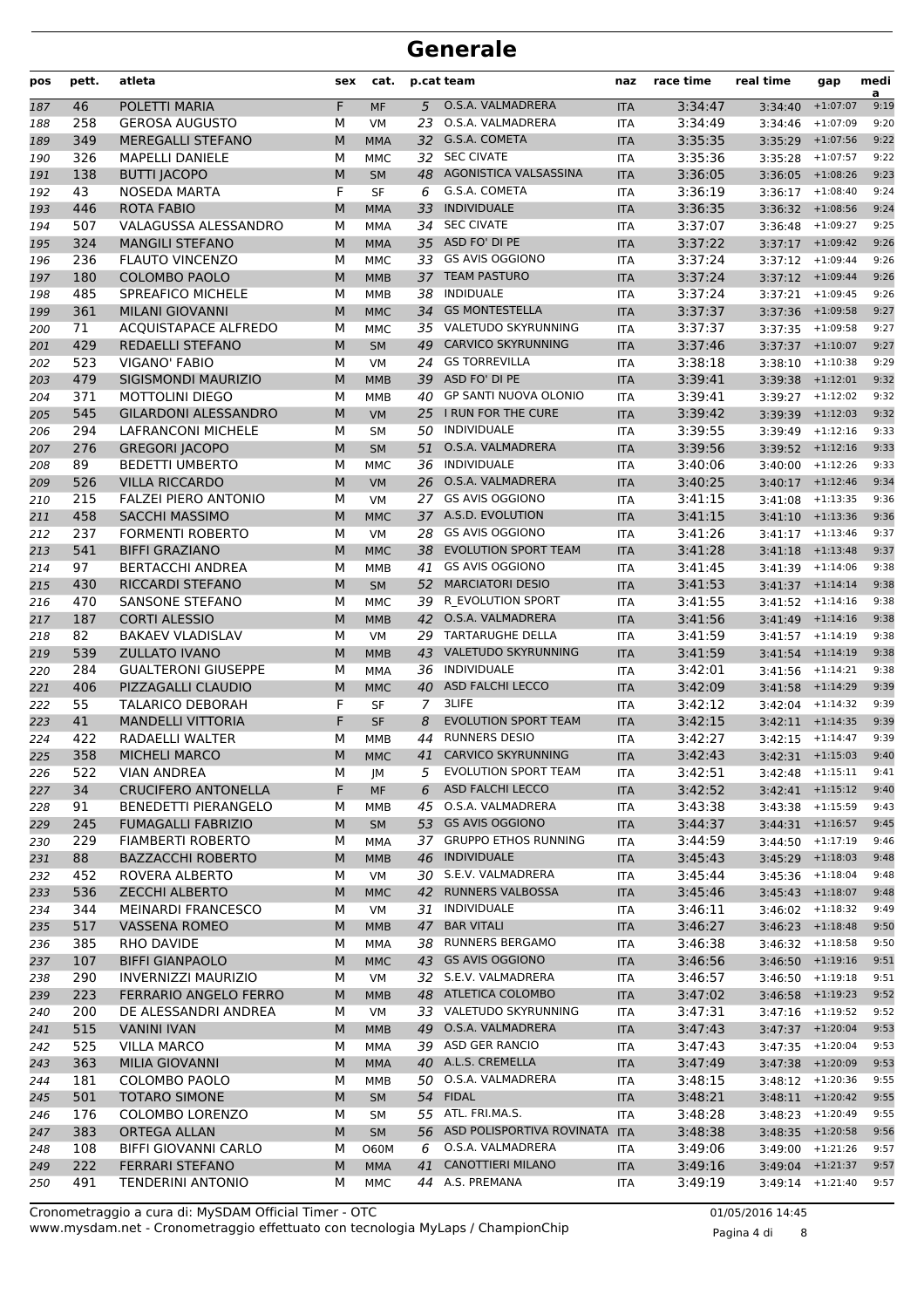| pos        | pett.      | atleta                                            | sex    | cat.                     |                      | p.cat team                                     | naz                      | race time          | real time                    | gap                                          | medi<br>a |
|------------|------------|---------------------------------------------------|--------|--------------------------|----------------------|------------------------------------------------|--------------------------|--------------------|------------------------------|----------------------------------------------|-----------|
| 251        | 535        | ZAPPELLA LUCA                                     | M      | <b>MMB</b>               |                      | 51 TEAM EUROZETA                               | <b>ITA</b>               | 3:49:22            | 3:49:20                      | $+1:21:43$                                   | 9:58      |
| 252        | 553        | <b>SELVINI FABIO</b>                              | М      | <b>MMB</b>               |                      | 52 A.S.D.ARIES COMO ATHLETIC                   | <b>ITA</b>               | 3:49:25            |                              | $3:49:22 + 1:21:46$                          | 9:58      |
| 253        | 160        | <b>CAVALIERI ALESSIO</b>                          | M      | <b>SM</b>                | 57                   | <b>INDIVIDUALE</b>                             | <b>ITA</b>               | 3:49:40            |                              | $3:49:23 + 1:22:01$                          | 9:58      |
| 254        | 492        | <b>TENTORI ANDREA</b>                             | М      | <b>SM</b>                | 58                   | <b>INDIVIDUALE</b>                             | <b>ITA</b>               | 3:49:44            | 3:49:29                      | $+1:22:05$                                   | 9:58      |
| 255        | 508        | <b>VALAGUSSA VALERIO</b>                          | M      | <b>SM</b>                | 59                   | <b>INDIVIDUALE</b>                             | <b>ITA</b>               | 3:50:02            |                              | $3:49:43$ +1:22:23                           | 9:59      |
| 256        | 323        | <b>MANGILI IVO</b>                                | М      | <b>MMC</b>               |                      | 45 TESSERATO FISKY:                            | <b>ITA</b>               | 3:50:13            |                              | 3:50:06 +1:22:33 10:00                       |           |
| 257        | 554        | <b>BARBIERI MATTEO</b>                            | M      | <b>MMB</b>               | 53                   | <b>RUNCARD</b>                                 | <b>ITA</b>               | 3:50:21            |                              | $3:50:17$ +1:22:42                           | 10:00     |
| 258        | 123        | <b>BORLA ENEA</b>                                 | М      | <b>MMB</b>               |                      | 54 RUNCARD                                     | <b>ITA</b>               | 3:50:44            |                              | 3:50:33 +1:23:04 10:01                       |           |
| 259        | 214        | <b>EPIS ATTILIO</b>                               | M      | <b>MMC</b>               | 46                   | <b>SCAIS3038</b><br><b>MONZA MARATHON TEAM</b> | <b>ITA</b>               | 3:51:00            |                              | $3:50:55$ +1:23:21 10:02                     |           |
| 260<br>261 | 377<br>169 | <b>NEGRI STEFANO</b><br><b>CIVILLINI GIOVANNI</b> | M<br>M | <b>VM</b><br><b>O60M</b> | 34<br>$\overline{7}$ | S.E.V. VALMADRERA                              | <b>ITA</b><br><b>ITA</b> | 3:51:01<br>3:51:04 | 3:50:56                      | $+1:23:21$ 10:02<br>3:50:59 +1:23:24 10:02   |           |
| 262        | 289        | <b>INVERNIZZI MARCO</b>                           | М      | <b>SM</b>                | 60                   | INDIVIDUALE                                    | <b>ITA</b>               | 3:51:09            | 3:51:04                      | $+1:23:29$ 10:02                             |           |
| 263        | 418        | PROIETTO MICHELE                                  | M      | <b>MMB</b>               | 55                   | <b>GS AVIS OGGIONO</b>                         | <b>ITA</b>               | 3:51:50            | 3:51:40                      | $+1:24:11$ 10:04                             |           |
| 264        | 76         | <b>ALIAS DAMIEN</b>                               | М      | <b>SM</b>                | 61                   | INDIVIDUALE                                    | <b>ITA</b>               | 3:51:56            | 3:51:49                      | $+1:24:17$ 10:04                             |           |
| 265        | 194        | <b>COSTANTIN PAOLO</b>                            | M      | <b>VM</b>                |                      | 35 VALETUDO SKYRUNNING                         | <b>ITA</b>               | 3:52:05            |                              | $3:52:02$ +1:24:26                           | 10:05     |
| 266        | 305        | LONGHI DOMENICO                                   | м      | <b>MMB</b>               |                      | 56 O.S.A. VALMADRERA                           | <b>ITA</b>               | 3:52:25            | 3:52:15                      | $+1:24:45$ 10:05                             |           |
| 267        | 260        | <b>GEROSA GIOVANNI</b>                            | M      | <b>MMC</b>               | 47                   | <b>SEC CIVATE</b>                              | <b>ITA</b>               | 3:52:28            |                              | $3:52:24$ +1:24:48 10:06                     |           |
| 268        | 465        | <b>SALVIONI FRANCO</b>                            | М      | <b>MMC</b>               |                      | 48 ASD AS MERATE ATLETICA                      | <b>ITA</b>               | 3:52:58            |                              | 3:52:51 +1:25:19 10:07                       |           |
| 269        | 129        | <b>BRIGATTI DANIELE</b>                           | M      | <b>MMA</b>               |                      | 42 S.E.V. VALMADRERA                           | <b>ITA</b>               | 3:53:00            |                              | $3:52:51$ +1:25:20                           | 10:07     |
| 270        | 186        | <b>CORTALE AUBIN</b>                              | М      | <b>SM</b>                |                      | 62 INDIVIDUALE                                 | <b>ITA</b>               | 3:53:12            |                              | 3:53:03 +1:25:32 10:07                       |           |
| 271        | 112        | <b>BISOGNO CARLO</b>                              | M      | <b>SM</b>                |                      | 63 ASD FALCHI LECCO                            | <b>ITA</b>               | 3:53:17            |                              | $3:53:08$ +1:25:37                           | 10:08     |
| 272        | 24         | <b>GILARDI DANIELA</b>                            | F      | MF                       | 7                    | S.E.V. VALMADRERA                              | ITA                      | 3:53:22            | 3:53:15                      | $+1:25:43$ 10:08                             |           |
| 273        | 163        | <b>CERVETTO ANDREA</b>                            | M      | <b>SM</b>                | 64                   | <b>INDIVIDUALE</b>                             | <b>ITA</b>               | 3:53:26            |                              | 3:53:22 +1:25:46 10:08                       |           |
| 274        | 521        | <b>VERONELLI PAOLO</b>                            | М      | <b>VM</b>                |                      | 36 INDIVIDUALE<br>49 ATLETICA TRIANGOLO        | <b>ITA</b>               | 3:53:44            |                              | $3:53:41$ +1:26:05 10:09<br>$+1:26:29$ 10:10 |           |
| 275<br>276 | 467<br>441 | <b>SAMPIETRO FILIPPO</b><br>RONDINELLI ROBERTO    | M<br>М | <b>MMC</b><br><b>MMB</b> |                      | 57 INDIVIDUALE                                 | <b>ITA</b><br><b>ITA</b> | 3:54:09<br>3:54:22 | 3:54:04                      | 3:54:19 +1:26:42 10:11                       |           |
| 277        | 178        | <b>COLOMBO MATTEO</b>                             | M      | <b>SM</b>                | 65                   | <b>TEAM TECNICA ITALIA</b>                     | <b>ITA</b>               | 3:55:31            |                              | $3:55:21$ +1:27:51 10:13                     |           |
| 278        | 164        | <b>CESARIO FILIPPO</b>                            | м      | MMB                      | 58                   | RUNNING OLTREPO                                | ITA                      | 3:55:31            | 3:55:20                      | $+1:27:51$ 10:13                             |           |
| 279        | 94         | <b>BERETTA ROBERTO</b>                            | M      | <b>MMC</b>               |                      | 50 TEAM TECNICA                                | <b>ITA</b>               | 3:55:32            |                              | $3:55:22$ +1:27:52 10:13                     |           |
| 280        | 443        | <b>ROSSI ROBERTO</b>                              | М      | <b>VM</b>                |                      | 37 INDIVIDUALE                                 | <b>ITA</b>               | 3:55:39            | 3:55:28                      | $+1:28:00$ 10:14                             |           |
| 281        | 444        | <b>ROSSINI ERMANNO</b>                            | M      | <b>MMC</b>               | 51                   | <b>ALTITUDE RACE</b>                           | <b>ITA</b>               | 3:55:47            |                              | $3:55:37$ +1:28:08                           | 10:14     |
| 282        | 448        | <b>ROTA SIMONE</b>                                | М      | MMA                      |                      | 43 CARVICO SKYRUNNING                          | <b>ITA</b>               | 3:56:06            |                              | 3:55:52 +1:28:26 10:15                       |           |
| 283        | 27         | <b>BALESTRA IRENE</b>                             | F      | <b>SF</b>                | 9                    | S.E.V. VALMADRERA                              | <b>ITA</b>               | 3:56:06            |                              | $3:55:59$ +1:28:26 10:15                     |           |
| 284        | 59         | <b>ORSENIGO ROBERTA</b>                           | F      | МF                       | 8                    | ROAD RUNNERS CLUB MILANO                       | <b>ITA</b>               | 3:56:33            | 3:56:24                      | $+1:28:53$                                   | 10:16     |
| 285        | 330        | <b>MARTINALLI DOMENICO</b>                        | M      | VM                       | 38                   | G.S. VALGEROLA                                 | <b>ITA</b>               | 3:57:00            | 3:56:53                      | $+1:29:20$ 10:17                             |           |
| 286        | 263        | <b>GEROSA RICCARDO</b>                            | М      | <b>MMA</b>               | 44                   | O.S.A. VALMADRERA                              | <b>ITA</b>               | 3:57:09            | 3:56:58                      | $+1:29:30$ 10:18                             |           |
| 287        | 191        | <b>CORTI MAURO</b>                                | M      | VM                       | 39                   | <b>INDIVIDUALE</b><br><b>TEAM-A LOMBARDIA</b>  | <b>ITA</b>               | 3:58:13            | 3:58:10                      | $+1:30:33$                                   | 10:21     |
| 288<br>289 | 44<br>249  | NURMOLA NOORA<br><b>FUOCO VINCENZO</b>            | F<br>M | <b>SF</b><br><b>VM</b>   | 10                   | 40 AMATORI LECCO                               | <b>ITA</b><br><b>ITA</b> | 3:58:14<br>3:58:38 | 3:58:08                      | $+1:30:34$ 10:21<br>3:58:29 +1:30:58 10:22   |           |
| 290        | 140        | CAITI DINO                                        | М      | MMA                      |                      | 45 TRIATHLON LECCO                             | ITA                      | 3:58:53            |                              | $3:58:45$ +1:31:14 10:22                     |           |
| 291        | 104        | <b>BERTONE FEDERICO</b>                           | M      | <b>MMA</b>               | 46                   | <b>IRIENSE VOGHERA</b>                         | <b>ITA</b>               | 3:59:31            |                              | 3:59:20 +1:31:52 10:24                       |           |
| 292        | 32         | CASTELNUOVO TERESA                                | F      | SF                       | 11                   | G.S.A. COMETA                                  | ITA                      | 3:59:57            |                              | $3:59:46$ +1:32:18 10:25                     |           |
| 293        | 151        | <b>CASATI ALBERTO</b>                             | М      | <b>SM</b>                |                      | 66 ASD BOCIA VERANO BRIANZA                    | <b>ITA</b>               | 4:00:37            |                              | 4:00:25 +1:32:57 10:27                       |           |
| 294        | 375        | <b>NEGRI PAOLO</b>                                | М      | MMB                      |                      | 59 S.E.V. VALMADRERA                           | ITA                      | 4:00:39            |                              | $4:00:30$ $+1:32:59$ $10:27$                 |           |
| 295        | 401        | PIOLINI FLAVIO                                    | M      | <b>MMC</b>               |                      | 52 RUNCARD                                     | <b>ITA</b>               | 4:00:40            |                              | 4:00:34 +1:33:01 10:27                       |           |
| 296        | 510        | <b>VALNEGRI NICOLA</b>                            | М      | MMA                      | 47                   | O.S.A. VALMADRERA                              | <b>ITA</b>               | 4:00:51            |                              | $4:00:36$ $+1:33:12$ $10:27$                 |           |
| 297        | 256        | <b>GAVARDI NICOLA</b>                             | M      | <b>MMA</b>               |                      | 48 A.S. PREMANA                                | <b>ITA</b>               | 4:01:02            |                              | 4:00:57 +1:33:22 10:28                       |           |
| 298        | 460        | SALA OMAR                                         | М      | MMB                      |                      | 60 INDIVIDUALE                                 | ITA                      | 4:01:13            |                              | 4:01:00 +1:33:34 10:28                       |           |
| 299        | 54         | RUSCONI MARIA TERESA                              | F      | MF                       | 9                    | ATLETICA LECCO COLOMBO                         | <b>ITA</b>               | 4:01:16            |                              | 4:01:07 +1:33:37 10:29                       |           |
| 300        | 209        | DOTTI FRANCESCO PIERO                             | м      | VM                       |                      | 41 CSEN                                        | ITA                      | 4:02:46            | $4:02:31$ $+1:35:07$ $10:32$ |                                              |           |
| 301        | 311<br>246 | <b>MAFFEIS MARCO</b><br><b>FUMAGALLI GIANLUCA</b> | M      | <b>MMB</b>               | 61<br>49             | <b>RUNNERS DESIO</b><br>O.S.A. VALMADRERA      | <b>ITA</b>               | 4:02:54<br>4:03:22 | 4:02:43 +1:35:15 10:33       | $+1:35:43$ 10:34                             |           |
| 302<br>303 | 503        | <b>TRAVAGLI LUIGI</b>                             | М<br>M | MMA<br><b>VM</b>         |                      | 42 5 CERCHI SEREGNO                            | ITA<br><b>ITA</b>        | 4:03:51            | 4:03:13                      | 4:03:40 +1:36:11 10:35                       |           |
| 304        | 241        | <b>FRATUS ANTONIO</b>                             | М      | MMC                      |                      | 53 TEAM EUROZETA                               | ITA                      | 4:03:58            |                              | $4:03:55$ $+1:36:19$ $10:36$                 |           |
| 305        | 337        | <b>MAURI SILVANO</b>                              | M      | <b>MMB</b>               |                      | 62 SEC CIVATE                                  | <b>ITA</b>               | 4:04:01            |                              | 4:03:55 +1:36:21 10:36                       |           |
| 306        | 57         | <b>TIZZONI MICAELA</b>                            | F      | SF                       |                      | 12 ASD FALCHI LECCO                            | <b>ITA</b>               | 4:04:07            | 4:03:56                      | $+1:36:27$ 10:36                             |           |
| 307        | 52         | ROVERA CRISTINA                                   | F      | <b>SF</b>                |                      | 13 S.E.V. VALMADRERA                           | <b>ITA</b>               | 4:04:17            |                              | 4:04:09 +1:36:37 10:36                       |           |
| 308        | 35         | DEL BRAVO COSTANZA                                | F      | SF                       | 14                   | <b>RUNCARD</b>                                 | <b>ITA</b>               | 4:04:24            | 4:04:20                      | $+1:36:45$ 10:37                             |           |
| 309        | 391        | PELLEGATA LUCA                                    | M      | <b>MMA</b>               |                      | 50 GS AVIS OGGIONO                             | <b>ITA</b>               | 4:04:41            |                              | 4:04:34 +1:37:01 10:37                       |           |
| 310        | 509        | <b>VALENTINI IVAN</b>                             | М      | MMC                      |                      | 54 RUNNERS BERGAMO                             | ITA                      | 4:06:26            |                              | $4:06:18$ +1:38:47 10:42                     |           |
| 311        | 547        | PALAZZI ANGELO                                    | M      | <b>O60M</b>              | 8                    | <b>INDIVIDUALE</b>                             | <b>ITA</b>               | 4:06:55            |                              | 4:06:42 +1:39:15 10:43                       |           |
| 312        | 392        | PEREGO ALESSANDRO                                 | М      | MMB                      |                      | 63 AREND TEAM                                  | <b>ITA</b>               | 4:06:56            |                              | $4:06:47$ $+1:39:17$ $10:43$                 |           |
| 313        | 196        | <b>CURIONI GIANCARLO</b>                          | M      | <b>VM</b>                |                      | 43 O.S.A. VALMADRERA                           | <b>ITA</b>               | 4:07:07            |                              | 4:06:51 +1:39:28 10:43                       |           |
| 314        | 549        | REATI ALESSANDRO                                  | М      | VM                       |                      | 44 ALTITUDE RACE                               | ITA                      | 4:07:37            |                              | 4:07:25 +1:39:57 10:45                       |           |

www.mysdam.net - Cronometraggio effettuato con tecnologia MyLaps / ChampionChip Cronometraggio a cura di: MySDAM Official Timer - OTC 01/05/2016 14:45

Pagina 5 di 8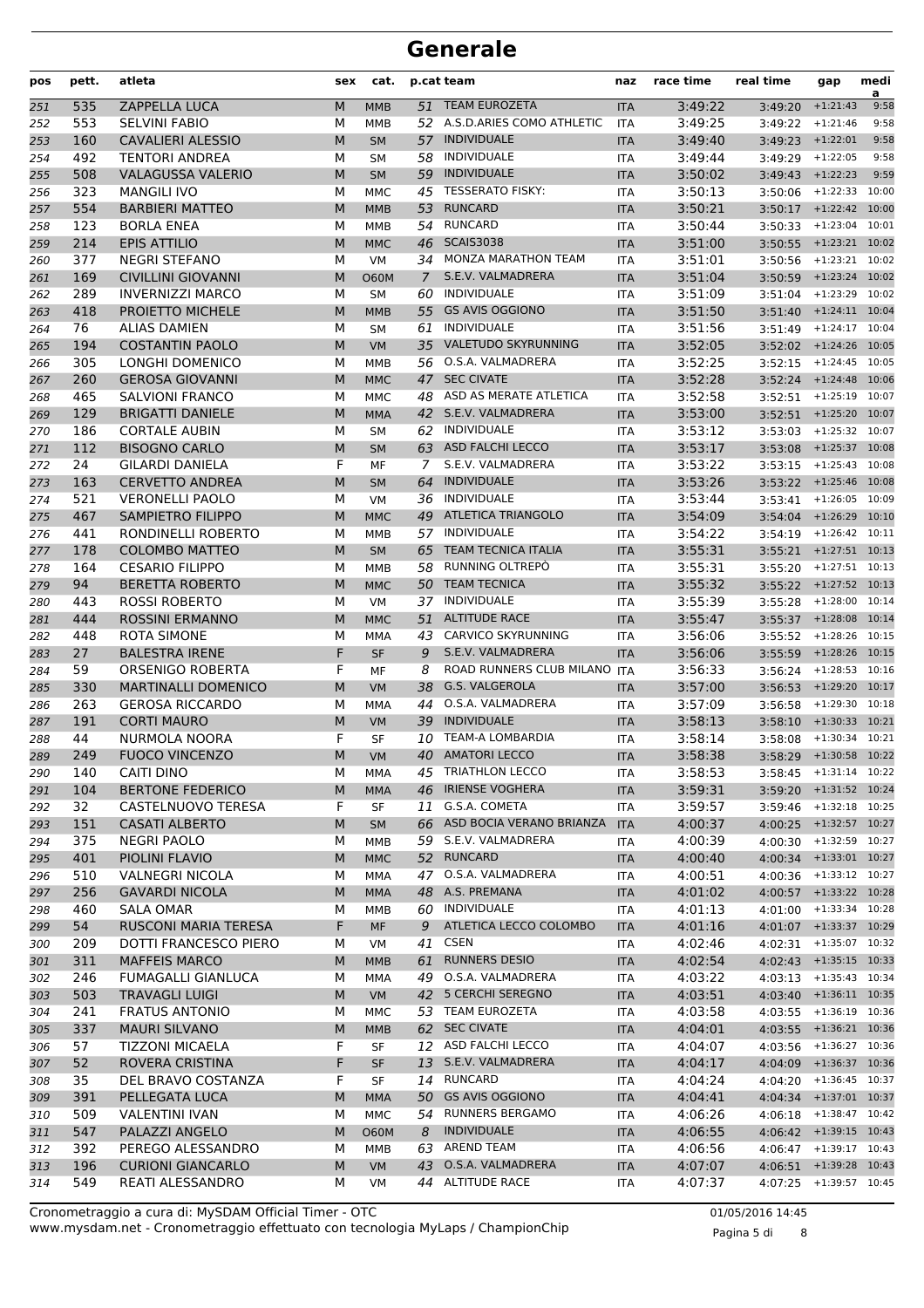| pos | pett. | atleta                      | sex | cat.        |    | p.cat team                   | naz        | race time | real time                    | gap              | medi<br>a |
|-----|-------|-----------------------------|-----|-------------|----|------------------------------|------------|-----------|------------------------------|------------------|-----------|
| 315 | 531   | <b>VITALI ROCCO</b>         | M   | <b>SM</b>   |    | 67 INDIVIDUALE               | <b>ITA</b> | 4:07:51   | 4:07:48                      | $+1:40:11$ 10:46 |           |
| 316 | 300   | LAZZARINI AURELIO           | М   | <b>MMC</b>  |    | 55 VALETUDO SKYRUNNING       | <b>ITA</b> | 4:08:22   | 4:08:19                      | $+1:40:43$       | 10:47     |
| 317 | 386   | <b>PANZERI GIORGIO</b>      | M   | <b>SM</b>   | 68 | <b>INDIVIDUALE</b>           | <b>ITA</b> | 4:08:54   | 4:08:43                      | $+1:41:14$       | 10:48     |
| 318 | 551   | <b>VIMERCATI ALBERTO</b>    | М   | <b>MMB</b>  | 64 | RUNCARD                      | <b>ITA</b> | 4:09:03   | 4:08:46                      | $+1:41:23$ 10:48 |           |
| 319 | 90    | <b>BELLOTTI GIOVANNI</b>    | M   | <b>VM</b>   |    | 45 AMICI DELLO SPORT BRIOSCO | <b>ITA</b> | 4:09:07   | 4:08:58 +1:41:27 10:49       |                  |           |
| 320 | 414   | POZZOLI ROBERTO             | М   | <b>MMB</b>  |    | 65 G.S.A. COMETA             | <b>ITA</b> | 4:10:18   | 4:10:12 +1:42:39 10:52       |                  |           |
| 321 | 47    | <b>POZZOLI STEFANIA</b>     | F   | <b>MF</b>   |    | 10 G.S.A. COMETA             | <b>ITA</b> | 4:10:19   | 4:10:14 +1:42:39 10:52       |                  |           |
| 322 | 502   | <b>TRASENTE MICHELE</b>     | М   | <b>MMC</b>  |    | 56 MARCIATORI DESIO          | <b>ITA</b> | 4:10:20   | 4:10:03                      | $+1:42:40$ 10:52 |           |
| 323 | 120   | <b>BONIFACINO SIMONE</b>    | M   | <b>MMB</b>  | 66 | <b>GP SANTI NUOVAOLONIO</b>  | <b>ITA</b> | 4:10:20   | 4:10:10                      | $+1:42:40$ 10:52 |           |
| 324 | 110   | <b>BILANZONE GIUSEPPE</b>   | М   | MMA         | 51 | 3LIFE                        | <b>ITA</b> | 4:11:16   | 4:11:06                      | $+1:43:37$ 10:55 |           |
| 325 | 407   | PIZZAGALLI LUIGI            | M   | <b>O60M</b> | 9  | <b>INDIVIDUALE</b>           | <b>ITA</b> | 4:11:30   | 4:11:28                      | +1:43:50 10:56   |           |
| 326 | 442   | <b>ROSSI NORBERTH</b>       | м   | <b>MMB</b>  | 67 | <b>CERVINO TRAILERS</b>      | <b>ITA</b> | 4:11:58   | 4:11:49                      | $+1:44:19$ 10:56 |           |
| 327 | 141   | <b>CAMERIERI GIUSEPPE</b>   | M   | <b>O60M</b> |    | 10 VERDE PISELLO GRUP        | <b>ITA</b> | 4:12:01   | 4:11:49 +1:44:21 10:56       |                  |           |
| 328 | 273   | <b>GIULIANI EMANUELE</b>    | М   | <b>SM</b>   |    | 69 ATLETICA PRESEZZO         | <b>ITA</b> | 4:12:31   | 4:12:22                      | $+1:44:51$ 10:58 |           |
| 329 | 190   | <b>CORTI DAVIDE</b>         | M   | <b>MMA</b>  | 52 | DC.80                        | <b>ITA</b> | 4:12:40   | 4:12:24                      | $+1:45:01$ 10:58 |           |
| 330 | 494   | <b>TESTA FABIO</b>          | М   | <b>MMB</b>  | 68 | <b>GS AVIS OGGIONO</b>       | <b>ITA</b> | 4:12:42   | 4:12:35                      | $+1:45:02$ 10:58 |           |
| 331 | 336   | <b>MAURI CESARE</b>         | M   | <b>MMB</b>  | 69 | <b>TEAM OTC</b>              | <b>ITA</b> | 4:12:51   | 4:12:42 +1:45:12 10:59       |                  |           |
| 332 | 134   | <b>BURATTI PAOLO</b>        | М   | <b>VM</b>   |    | 46 CARVICO SKYRUNNING        | <b>ITA</b> | 4:12:52   | 4:12:47 +1:45:13 10:59       |                  |           |
| 333 | 464   | <b>SALVINI ALDO</b>         | M   | <b>MMB</b>  |    | 70 RUNNERS BERGAMO           | <b>ITA</b> | 4:13:02   | 4:12:47 +1:45:22 10:59       |                  |           |
| 334 | 384   | PAGETTI ELIGIO              | М   | <b>VM</b>   | 47 | <b>CUS PRO PATRIA MILANO</b> | <b>ITA</b> | 4:13:10   | 4:13:05                      | $+1:45:31$ 11:00 |           |
| 335 | 428   | RECALCATI MARIO NICOLA      | M   | <b>VM</b>   | 48 | <b>RUNNERS DESIO</b>         | <b>ITA</b> | 4:13:25   | 4:13:16                      | $+1:45:45$ 11:00 |           |
| 336 | 373   | <b>NEGRI ETTORE</b>         | М   | <b>VM</b>   | 49 | AMICI DELLO SPORT BRIOSCO    | <b>ITA</b> | 4:13:30   | 4:13:19                      | $+1:45:50$ 11:00 |           |
| 337 | 454   | RUMBOLO ALBERTO             | M   | VM          |    | 50 AMICI DELLO SPORT BRIOSCO | <b>ITA</b> | 4:13:39   | 4:13:30 +1:46:00 11:01       |                  |           |
| 338 | 317   | <b>MAGNI NICOLA</b>         | м   | MMB         | 71 | <b>AC PAGNANO</b>            | <b>ITA</b> | 4:13:41   | 4:13:34 +1:46:01 11:01       |                  |           |
| 339 | 297   | <b>LANFRANCHI FRANCESCO</b> | M   | <b>VM</b>   | 51 | <b>RUNCARD</b>               | <b>ITA</b> | 4:13:53   | 4:13:39 +1:46:14 11:01       |                  |           |
| 340 | 238   | <b>FORMENTINI STEFANO</b>   | М   | <b>MMA</b>  | 53 | CARVICO SKYRUNNING           | <b>ITA</b> | 4:13:57   | 4:13:49                      | $+1:46:17$ 11:02 |           |
| 341 | 117   | <b>BONALANA GUSTAVO</b>     | M   | <b>MMC</b>  | 57 | <b>INDIVIDUALE</b>           | <b>ITA</b> | 4:14:41   | 4:14:28                      | $+1:47:01$ 11:03 |           |
| 342 | 175   | <b>COLOMBO DANIELE</b>      | М   | <b>VM</b>   | 52 | INDIVIDUALE                  | <b>ITA</b> | 4:15:14   | 4:15:05                      | $+1:47:35$ 11:05 |           |
| 343 | 389   | PARRAVICINI ROBERTO         | M   | <b>VM</b>   |    | 53 I BOCIA VERANO BRIANZA    | <b>ITA</b> | 4:15:30   | 4:15:26 +1:47:50 11:06       |                  |           |
| 344 | 380   | NUZZO FRANCESCO             | М   | MMA         |    | 54 HAPPY RUNNER CLUB         | <b>ITA</b> | 4:15:36   | 4:15:29 +1:47:56 11:06       |                  |           |
| 345 | 101   | <b>BERTOLA DAVIDE</b>       | M   | <b>MMB</b>  |    | 72 INDIVIDUALE               | <b>ITA</b> | 4:15:41   | 4:15:25                      | +1:48:02 11:06   |           |
| 346 | 340   | MAZZOLENI DANILO            | М   | <b>VM</b>   | 54 | O.S.A. VALMADRERA            | <b>ITA</b> | 4:15:52   | 4:15:36                      | $+1:48:12$ 11:06 |           |
| 347 | 343   | <b>MEDUGNO ROBERTO</b>      | M   | <b>MMC</b>  | 58 | <b>GAP SARONNO</b>           | <b>ITA</b> | 4:16:38   | 4:16:31 +1:48:58 11:09       |                  |           |
| 348 | 269   | <b>GIANOLA FRANCESCO</b>    | M   | <b>O60M</b> | 11 | A.S. PREMANA                 | <b>ITA</b> | 4:16:42   | 4:16:37                      | $+1:49:03$ 11:09 |           |
| 349 | 205   | <b>DELLA ROVERE ANDREA</b>  | M   | <b>SM</b>   |    | 70 A.L.S. CREMELLA           | <b>ITA</b> | 4:16:43   | 4:16:35                      | $+1:49:03$ 11:09 |           |
| 350 | 451   | ROVELLI RAFFAELE            | М   | <b>MMB</b>  |    | 73 A.L.S. CREMELLA           | <b>ITA</b> | 4:16:43   | 4:16:34 +1:49:03 11:09       |                  |           |
| 351 | 335   | <b>MASPERI VALERIO</b>      | M   | <b>VM</b>   |    | 55 GS AVIS OGGIONO           | <b>ITA</b> | 4:17:08   | 4:17:02 +1:49:29 11:10       |                  |           |
| 352 | 527   | <b>VISMARA CLAUDIO</b>      | М   | <b>O60M</b> | 12 | <b>GS AVIS OGGIONO</b>       | <b>ITA</b> | 4:17:34   | 4:17:28                      | $+1:49:54$ 11:11 |           |
| 353 | 528   | <b>VISMARA GIANCARLO</b>    | M   | <b>VM</b>   |    | 56 GS AVIS OGGIONO           | <b>ITA</b> | 4:17:35   | 4:17:28 +1:49:55 11:11       |                  |           |
| 354 | 170   | <b>COGOTZI GIOVANNI</b>     | М   | MMB         |    | 74 AFIES COMO ATHLETIC TEAM  | ITA        | 4:17:42   | $4:17:38$ +1:50:02 11:12     |                  |           |
| 355 | 338   | <b>MAZZA TOMMASO</b>        | M   | SM          |    | 71 NSC BELLAGIO SKYTEAM      | <b>ITA</b> | 4:17:55   | 4:17:42 +1:50:15 11:12       |                  |           |
| 356 | 268   | <b>GIANOLA DIONIGI</b>      | м   | VM          |    | 57 A.S. PREMANA              | ITA        | 4:17:56   | 4:17:50 +1:50:17 11:12       |                  |           |
| 357 | 462   | <b>GIRGI GIONATA</b>        | M   | <b>SM</b>   |    | 72 ATLETICA LOMAZZO          | <b>ITA</b> | 4:18:12   | 4:17:58 +1:50:32 11:12       |                  |           |
| 358 | 548   | PANZERI MATTIA              | М   | <b>SM</b>   |    | 73 INDIVIDUALE               | ITA        | 4:18:15   | $4:18:10$ +1:50:35 11:13     |                  |           |
| 359 | 394   | PEROSSI ALESSANDRO          | M   | <b>MMA</b>  |    | 55 O.S.A. VALMADRERA         | <b>ITA</b> | 4:18:25   | 4:18:13 +1:50:45 11:13       |                  |           |
| 360 | 218   | <b>FANTINI GIULIANO</b>     | М   | MMA         |    | 56 INDIVIDUALE               | ITA        | 4:18:26   | 4:18:15 +1:50:47 11:13       |                  |           |
| 361 | 438   | RIVA DAVIDE CARLO           | M   | <b>MMC</b>  |    | 59 INDIVIDUALE               | <b>ITA</b> | 4:19:16   | 4:19:11 +1:51:36 11:16       |                  |           |
| 362 | 155   | CASTELLI GEROLAMO           | М   | <b>O60M</b> |    | 13 GS AVIS OGGIONO           | ITA        | 4:19:24   | $4:19:19$ $+1:51:45$ $11:16$ |                  |           |
| 363 | 495   | <b>THALER ITALO</b>         | M   | <b>O60M</b> |    | 14 S.E.V. VALMADRERA         | <b>ITA</b> | 4:19:24   | 4:19:17 +1:51:45 11:16       |                  |           |
| 364 | 408   | PIZZI ALESSANDRO            | М   | MMA         |    | 57 TEAM OTC                  | ITA        | 4:19:50   | $4:19:36$ +1:52:11 11:17     |                  |           |
| 365 | 208   | <b>DOGLIOTTI IVANO</b>      | M   | <b>MMB</b>  |    | 75 TEAM OTC                  | <b>ITA</b> | 4:19:50   | 4:19:36 +1:52:11 11:17       |                  |           |
| 366 | 345   | <b>MELCHIORRE LUIGI</b>     | М   | VM          |    | 58 INDIVIDUALE               | ITA        | 4:19:58   | 4:19:48                      | $+1:52:18$ 11:17 |           |
| 367 | 537   | <b>ZUCCHINALI ROBERTO</b>   | M   | <b>VM</b>   |    | 59 RUNNERS BERGAMO           | <b>ITA</b> | 4:20:04   | 4:19:54 +1:52:25 11:18       |                  |           |
| 368 | 80    | AONDIO MARCELLO             | м   | SM          |    | 74 INDIVIDUALE               | ITA        | 4:20:23   | $4:20:07$ $+1:52:44$ $11:18$ |                  |           |
| 369 | 152   | <b>CASPARRI ANTONIO</b>     | M   | <b>VM</b>   |    | 60 2002 MARATHON CLUB        | <b>ITA</b> | 4:20:25   | 4:20:11 +1:52:45 11:18       |                  |           |
| 370 | 453   | ROWSELL DOMINIC             | м   | 060M        |    | 15 PODISTI DA MARTE          | ITA        | 4:20:57   | 4:20:48                      | $+1:53:17$ 11:20 |           |
| 371 | 329   | <b>MARIANI FABIO</b>        | M   | <b>VM</b>   | 61 | <b>RUNNERS DESIO</b>         | <b>ITA</b> | 4:21:00   | 4:20:46 +1:53:21 11:20       |                  |           |
| 372 | 85    | <b>BARBATO FRANCESCO</b>    | М   | VM          |    | 62 G.P. MARCIATORI COGLIATE  | ITA        | 4:21:10   | 4:21:05 +1:53:31 11:21       |                  |           |
| 373 | 550   | <b>SALA GIORGIO</b>         | M   | <b>O60M</b> |    | 16 INDIVIDUALE               | <b>ITA</b> | 4:22:08   | 4:22:01 +1:54:28 11:23       |                  |           |
| 374 | 493   | <b>TESTA CARLO</b>          | М   | MMC         |    | 60 O.S.A. VALMADRERA         | ITA        | 4:22:08   | $4:22:01$ $+1:54:29$ $11:23$ |                  |           |
| 375 | 500   | <b>TORNAGHI MARCELLO</b>    | M   | <b>MMA</b>  |    | 58 POL.TEAM BRIANZA LISSONE  | <b>ITA</b> | 4:23:57   | 4:23:45 +1:56:18 11:28       |                  |           |
| 376 | 445   | ROTA CRISTIAN               | М   | MMA         |    | 59 BERGAMO STARS             | ITA        | 4:24:44   | 4:24:33                      | $+1:57:05$ 11:30 |           |
| 377 | 487   | TAGLIABUE GIOVANNI          | M   | <b>O60M</b> |    | 17 P. US. ACLI GIURIATI P.   | <b>ITA</b> | 4:24:45   | 4:24:40 +1:57:05 11:30       |                  |           |
| 378 | 299   | LAZZARI MICHELE             | М   | MMB         |    | 76 3LIFE                     | ITA        | 4:24:57   | 4:24:50                      | $+1:57:18$ 11:30 |           |

www.mysdam.net - Cronometraggio effettuato con tecnologia MyLaps / ChampionChip Cronometraggio a cura di: MySDAM Official Timer - OTC 01/05/2016 14:45

Pagina 6 di 8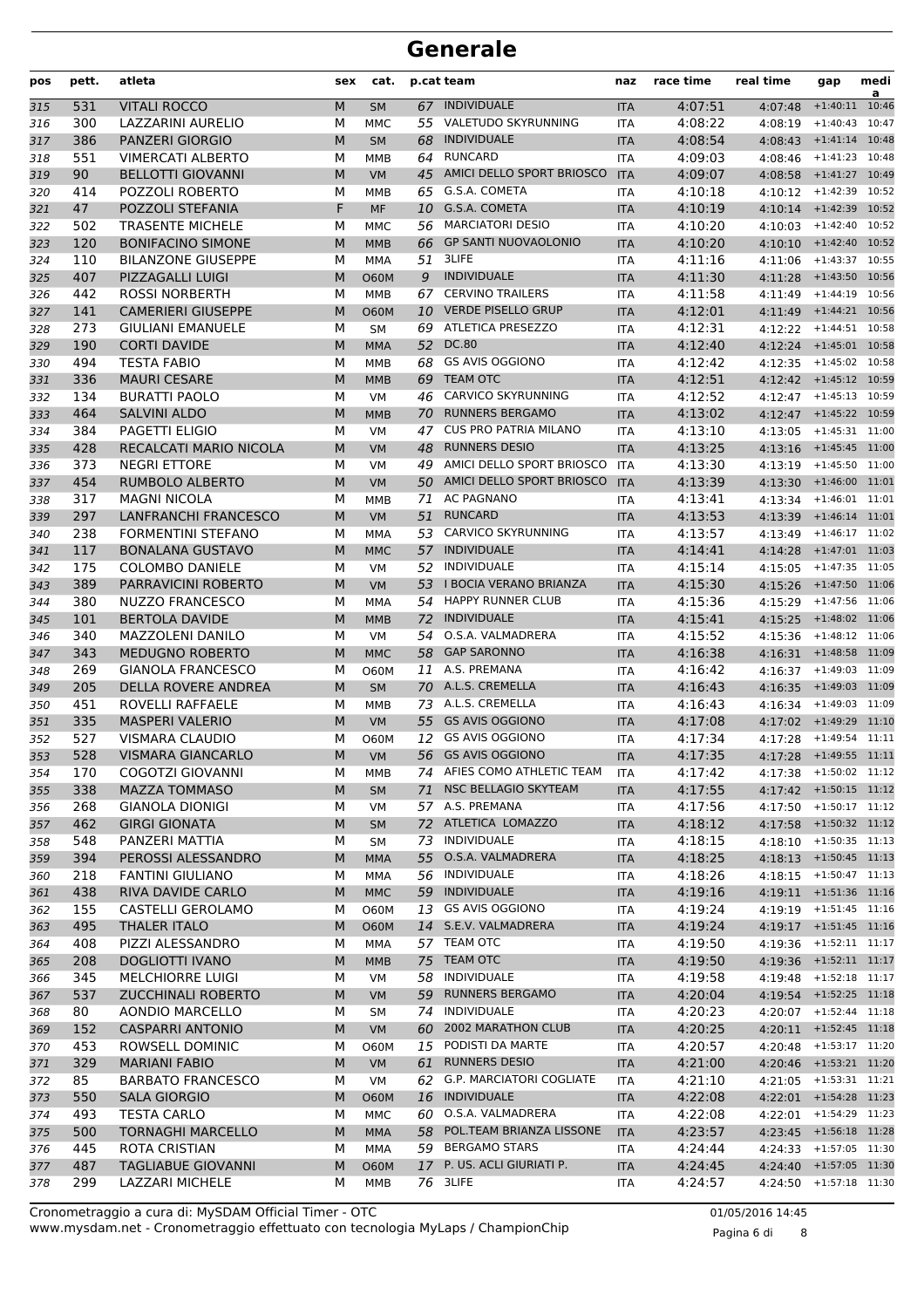| pos        | pett. | atleta                     | sex | cat.        |             | p.cat team                    | naz        | race time | real time                    | gap              | medi<br>a |
|------------|-------|----------------------------|-----|-------------|-------------|-------------------------------|------------|-----------|------------------------------|------------------|-----------|
| 379        | 253   | <b>GALIMBERTI ROBERT</b>   | M   | <b>MMC</b>  |             | 61 G.P. GAMBER DE CUNCURES    | <b>ITA</b> | 4:25:28   | 4:25:20                      | $+1:57:49$       | 11:32     |
| 380        | 221   | <b>FERRARI DIEGO</b>       | М   | MMB         |             | 77 EUROATLETICA 2002          | <b>ITA</b> | 4:26:30   | 4:26:17 +1:58:50 11:34       |                  |           |
| 381        | 189   | <b>CORTI DANIELE</b>       | M   | <b>MMA</b>  | 60          | R EVOLUTION SPORT             | <b>ITA</b> | 4:27:50   | 4:27:46                      | $+2:00:10$ 11:38 |           |
| 382        | 144   | <b>CAPPELLER ANGELO</b>    | М   | <b>VM</b>   |             | 63 AMICI DELLO SPORT BRIOSCO  | <b>ITA</b> | 4:28:26   | 4:28:19                      | $+2:00:46$ 11:39 |           |
| 383        | 417   | PRIVITERA ANDREA           | M   | <b>SM</b>   |             | 75 ASD TEAM PASTURO -         | <b>ITA</b> | 4:29:39   | 4:29:22 +2:01:59 11:42       |                  |           |
| 384        | 296   | LANDONE ALESSANDRO         | М   | <b>MMC</b>  | 62          | LUPI D'APPENNINO              | ITA        | 4:29:47   | 4:29:32                      | $+2:02:08$ 11:43 |           |
| 385        | 433   | <b>RIGOLLI ARMANDO</b>     | M   | <b>VM</b>   |             | 64 LUPI D'APPENNINO ASD       | <b>ITA</b> | 4:29:48   | 4:29:33 +2:02:08 11:43       |                  |           |
| 386        | 58    | <b>VILARDO ALFIA</b>       | F   | MF          | 11          | LUPI D'APPENNINO              | <b>ITA</b> | 4:29:48   | 4:29:33                      | $+2:02:08$ 11:43 |           |
| 387        | 248   | <b>FUNES ANDREA</b>        | M   | <b>MMB</b>  | 78          | <b>BAR VITALI</b>             | <b>ITA</b> | 4:29:59   | 4:29:56                      | $+2:02:20$ 11:44 |           |
| 388        | 267   | <b>GIANI ROBERTO</b>       | М   | <b>VM</b>   | 65          | G.S. VILLA GUARDIA            | ITA        | 4:31:40   | 4:31:32                      | $+2:04:01$ 11:48 |           |
| 389        | 346   | <b>MELLERA FABRIZIO</b>    | M   | <b>VM</b>   | 66          | O.S.A. VALMADRERA             | <b>ITA</b> | 4:32:05   | 4:31:58                      | $+2:04:26$ 11:49 |           |
| 390        | 168   | CIVATI ANGELO CLAUDIO      | М   | <b>MMC</b>  | 63          | INDIVIDUALE                   | <b>ITA</b> | 4:32:34   | 4:32:29                      | $+2:04:55$ 11:50 |           |
| 391        | 381   | <b>OLIVERIO PIETRO</b>     | M   | <b>MMB</b>  | 79          | <b>HAPPY RUNNER CLUB</b>      | <b>ITA</b> | 4:33:46   | 4:33:38                      | $+2:06:07$ 11:53 |           |
| 392        | 84    | <b>BALDASSARI MARCO</b>    | М   | <b>MMC</b>  | 64          | INDIVIDUALE                   | <b>ITA</b> | 4:34:23   | 4:34:17 +2:06:44 11:55       |                  |           |
| 393        | 426   | <b>RAVOT VITTORIO</b>      | M   | <b>VM</b>   | 67          | <b>ATLETICA MONZA</b>         | <b>ITA</b> | 4:34:40   | 4:34:31                      | +2:07:00 11:56   |           |
| 394        | 532   | VITTORINI ALESSANDRO       | М   | MMA         | 61          | INDIVIDUALE                   | <b>ITA</b> | 4:35:20   | 4:35:05                      | $+2:07:41$ 11:57 |           |
| 395        | 109   | <b>BIFFI LUIGI</b>         | M   | <b>MMB</b>  | 80          | <b>RUNCARD</b>                | <b>ITA</b> | 4:35:32   | 4:35:17 +2:07:53 11:58       |                  |           |
| 396        | 137   | <b>BUTTI IVANO</b>         | М   | <b>MMC</b>  |             | 65 R EVOLUTION SPORT          | <b>ITA</b> | 4:36:05   | 4:36:01                      | $+2:08:26$ 12:00 |           |
| 397        | 98    | <b>BERTANI FRANCESCO</b>   | M   | <b>VM</b>   |             | 68 CARVICO SKYRUNNING         | <b>ITA</b> | 4:36:37   | $4:36:31$ +2:08:57 12:01     |                  |           |
| 398        | 322   | <b>MANDELLI GIUSEPPE</b>   | М   | <b>O60M</b> | 18          | <b>EVOLUTION SPORT TEAM</b>   | ITA        | 4:36:53   | 4:36:50                      | $+2:09:14$ 12:02 |           |
|            | 432   | <b>RIGAMONTI MARCO</b>     | M   |             | 81          | <b>INDIVIDUALE</b>            |            | 4:36:57   |                              | $+2:09:18$ 12:02 |           |
| 399        |       |                            |     | <b>MMB</b>  |             | CARVICO SKYRUNNING            | <b>ITA</b> |           | 4:36:51                      | $+2:09:49$ 12:03 |           |
| 400        | 529   | <b>VISTALLI ERMANDO</b>    | M   | <b>VM</b>   | 69          |                               | ITA        | 4:37:29   | 4:37:16                      |                  |           |
| 401        | 293   | <b>LAFFI MATTEO</b>        | M   | JM          | 6           | <b>INDIVIDUALE</b>            | <b>ITA</b> | 4:37:31   | 4:37:15                      | $+2:09:52$ 12:03 |           |
| 402        | 154   | CASTELLETTI MAURIZIO       | М   | <b>MMC</b>  | 66          | G.S.A. COMETA                 | <b>ITA</b> | 4:37:40   | 4:37:28                      | $+2:10:00$ 12:03 |           |
| 403        | 478   | SHUTKOVSKIY EDUARD         | M   | <b>VM</b>   | 70          | <b>TARTARUGHE DELLA</b>       | <b>ITA</b> | 4:38:08   | 4:38:06                      | $+2:10:28$ 12:05 |           |
| 404        | 459   | SACCHI PAOLO               | М   | <b>MMC</b>  | 67          | <b>SEMMATT</b>                | <b>ITA</b> | 4:38:45   | 4:38:37 +2:11:06 12:06       |                  |           |
| 405        | 372   | NATTINO GIUSEPPE           | M   | <b>O60M</b> |             | 19 S.E.V. VALMADRERA          | <b>ITA</b> | 4:40:13   | 4:40:04                      | $+2:12:33$ 12:10 |           |
| 406        | 262   | <b>GEROSA RENATO</b>       | М   | <b>O60M</b> | 20.         | <b>GS AVIS OGGIONO</b>        | ITA        | 4:40:37   | 4:40:25                      | $+2:12:58$ 12:11 |           |
| 407        | 368   | <b>MORASSI SEBASTIANO</b>  | M   | <b>SM</b>   | 76          | <b>RUN CARD</b>               | <b>ITA</b> | 4:41:41   | 4:41:38                      | $+2:14:02$ 12:14 |           |
| 408        | 450   | ROTTINO ROBERTO            | М   | MMA         | 62          | INDIVIDUALE                   | <b>ITA</b> | 4:41:48   | 4:41:32                      | $+2:14:08$ 12:14 |           |
| 409        | 370   | <b>MORO FRANCESCO</b>      | M   | <b>VM</b>   | 71          | <b>INDIVIDUALE</b>            | <b>ITA</b> | 4:42:10   | 4:41:56                      | $+2:14:31$ 12:15 |           |
| 410        | 150   | CASARTELLI STEFANO         | М   | <b>VM</b>   | 72          | ASD GRUPPO BOLETTONE          | <b>ITA</b> | 4:43:50   | 4:43:41 +2:16:10 12:20       |                  |           |
| 411        | 193   | <b>COSSU CESARE</b>        | M   | <b>MMC</b>  | 68          | U.S. SAN MAURIZIO ERBA        | <b>ITA</b> | 4:44:26   | 4:44:21                      | $+2:16:46$ 12:21 |           |
| 412        | 29    | <b>BONACINA FEDERICA</b>   | F   | <b>SF</b>   | 15          | INDIVIDUALE                   | ITA        | 4:44:33   | 4:44:23                      | $+2:16:53$ 12:21 |           |
| 413        | 280   | <b>GROSSI ANTONIO</b>      | M   | <b>O60M</b> | 21          | VALETUDO SKYRUNNING           | <b>ITA</b> | 4:44:57   | 4:44:44                      | $+2:17:17$ 12:22 |           |
| 414        | 475   | <b>SEGATO EMANUELE</b>     | М   | MMA         | 63          | <b>TEAM OTC</b>               | <b>ITA</b> | 4:46:12   | 4:45:57                      | $+2:18:33$ 12:25 |           |
| 415        | 469   | <b>SANGALLI GIORGIO</b>    | M   | <b>MMC</b>  |             | 69 EUROATLETICA 2002          | <b>ITA</b> | 4:48:20   | 4:48:07                      | $+2:20:41$ 12:31 |           |
| 416        | 161   | <b>CAVENAGHI GIUSEPPE</b>  | М   | <b>VM</b>   | 73          | <b>TEAM OTC</b>               | ITA        | 4:48:21   | 4:48:18                      | $+2:20:41$ 12:32 |           |
| 417        | 220   | <b>FERRARI DENIS</b>       | M   | <b>MMB</b>  | 82          | EUROATLETICA 2002             | <b>ITA</b> | 4:48:21   | 4:48:08                      | $+2:20:42$ 12:31 |           |
| 418        | 265   | <b>GHIELMETTI SERGIO</b>   | м   | VM          |             | 74 TEAM OTC                   | <b>ITA</b> | 4:48:21   | 4:48:07 +2:20:42 12:31       |                  |           |
| 419        | 514   | <b>VALSECCHI PIERINO</b>   | M   | <b>O60M</b> |             | 22 STENDHAL                   | <b>ITA</b> | 4:48:40   | 4:48:31 +2:21:01 12:32       |                  |           |
| 420        | 378   | <b>NOIA ENRICO</b>         | М   | JМ          | $7^{\circ}$ | ASD FALCHI LECCO              | <b>ITA</b> | 4:53:53   | $4:53:52$ +2:26:14 12:46     |                  |           |
| 421        | 259   | <b>GEROSA GIAN PAOLO</b>   | M   | <b>VM</b>   |             | 75 TEAM OTC                   | <b>ITA</b> | 4:54:37   | 4:54:23 +2:26:58 12:47       |                  |           |
| 422        | 274   | <b>GIULIANO ANTONIO</b>    | М   | <b>MMC</b>  |             | 70 TEAM OTC                   | ITA        | 4:54:37   | $4:54:23$ +2:26:58 12:47     |                  |           |
| 423        | 79    | <b>ANTENUCCI MARCO</b>     | M   | <b>MMB</b>  | 83          | <b>TEAM OTC</b>               | <b>ITA</b> | 4:54:37   | 4:54:24 +2:26:58 12:47       |                  |           |
| 424        | 133   | <b>BUCCIOLINI DAVIDE</b>   | М   | MMA         |             | 64 TEAM OTC                   | ITA        | 4:55:10   | $4:54:56$ $+2:27:31$ $12:49$ |                  |           |
| 425        | 33    | <b>CORTI SILVIA LUISA</b>  | F   | <b>MF</b>   |             | 12 GS AVIS OGGIONO            | <b>ITA</b> | 4:56:43   | 4:56:31 +2:29:04 12:53       |                  |           |
| 426        | 506   | <b>UCCELLATORI CLAUDIO</b> | М   | VM          |             | 76 GSA BRUGHERIO              | <b>ITA</b> | 4:59:51   | $4:59:37$ $+2:32:11$ $13:01$ |                  |           |
| 427        | 405   | PITTALA' GIUSEPPE          | M   | <b>O60M</b> |             | 23 ATLET. SAN MARCO U.S. ACLI | <b>ITA</b> | 5:00:44   | $5:00:32$ +2:33:05 13:03     |                  |           |
| 428        | 388   | PANZERI MATTEO             | М   | MMA         |             | 65 INDIVIDUALE                | ITA        | 5:01:34   | $5:01:23$ +2:33:54 13:06     |                  |           |
| 429        | 39    | <b>IACOVELLI ANTONELLA</b> | F   | <b>SF</b>   |             | 16 INDIVIDUALE                | <b>ITA</b> | 5:02:16   | $5:02:00$ +2:34:36 13:07     |                  |           |
| 430        | 45    | PAGANI MONICA              | F   | МF          |             | 13 VALETUDO SKYRUNNING        | ITA        | 5:02:17   | 5:02:05                      | +2:34:37 13:08   |           |
| 431        | 235   | <b>TAGLIABUE ERMAN</b>     | M   | <b>O60M</b> |             | 24 INDIVIDUALE                | <b>ITA</b> | 5:03:47   | 5:03:34 +2:36:08 13:11       |                  |           |
| 432        | 513   | <b>VALSECCHI PATRIZIO</b>  | м   | 060M        |             | 25 O.S.A. VALMADRERA          | ITA        | 5:05:21   | $5:05:11$ $+2:37:41$ $13:16$ |                  |           |
| 433        | 364   | <b>MINUTI PIER LUIGI</b>   | M   | <b>VM</b>   |             | 77 ATLETICA LAMBRO MILANO     | <b>ITA</b> | 5:06:39   | $5:06:31$ +2:38:59 13:19     |                  |           |
| 434        | 279   | <b>GROLLI FEDERICO</b>     | М   | MMB         | 84          | INDIVIDUALE                   | ITA        | 5:14:15   | $5:14:02$ $+2:46:35$ $13:39$ |                  |           |
| 435        | 416   | PRINA GIANLUIGI            | M   | <b>O60M</b> |             | 26 ASD MARCIACARATESI         | <b>ITA</b> | 5:15:04   | $5:14:57$ +2:47:25 13:41     |                  |           |
| 436        | 374   | <b>NEGRI MARCO</b>         | М   | VM          |             | 78 A.L.S. CREMELLA            | ITA        | 5:16:04   | $5:15:57$ $+2:48:24$ $13:44$ |                  |           |
| 437        | 538   | <b>ZULIAN DANIELE</b>      | M   | <b>O60M</b> |             | 27 AMICI DELLO SPORT BRIOSCO  | <b>ITA</b> | 5:19:21   | 5:19:12 +2:51:42 13:52       |                  |           |
| 438        | 298   | LAVECCHIA ALBERTO          | М   | MMB         |             | 85 ADMO PEPERONCINO TEAM      | <b>ITA</b> | 5:27:14   | $5:27:01$ $+2:59:34$ 14:13   |                  |           |
| 439        | 31    | CACIOPPO ROBERTA           | F   | MF          |             | 14 ATLETICA 2 PERLE           | <b>ITA</b> | 5:29:04   | $5:28:59$ +3:01:25 14:18     |                  |           |
| 440        | 264   | <b>GHEZA COSTANTE</b>      | м   | <b>MMC</b>  |             | 71 GS AVIS OGGIONO            | ITA        | 5:30:14   | $5:30:01$ +3:02:35 14:20     |                  |           |
|            |       | <b>ROBERTO</b>             |     |             |             |                               |            |           |                              |                  |           |
| <b>DNF</b> | 431   | <b>RIGAMONTI ALESSIO</b>   | M   | JM          |             | O.S.A. VALMADRERA             | <b>ITA</b> |           |                              |                  |           |